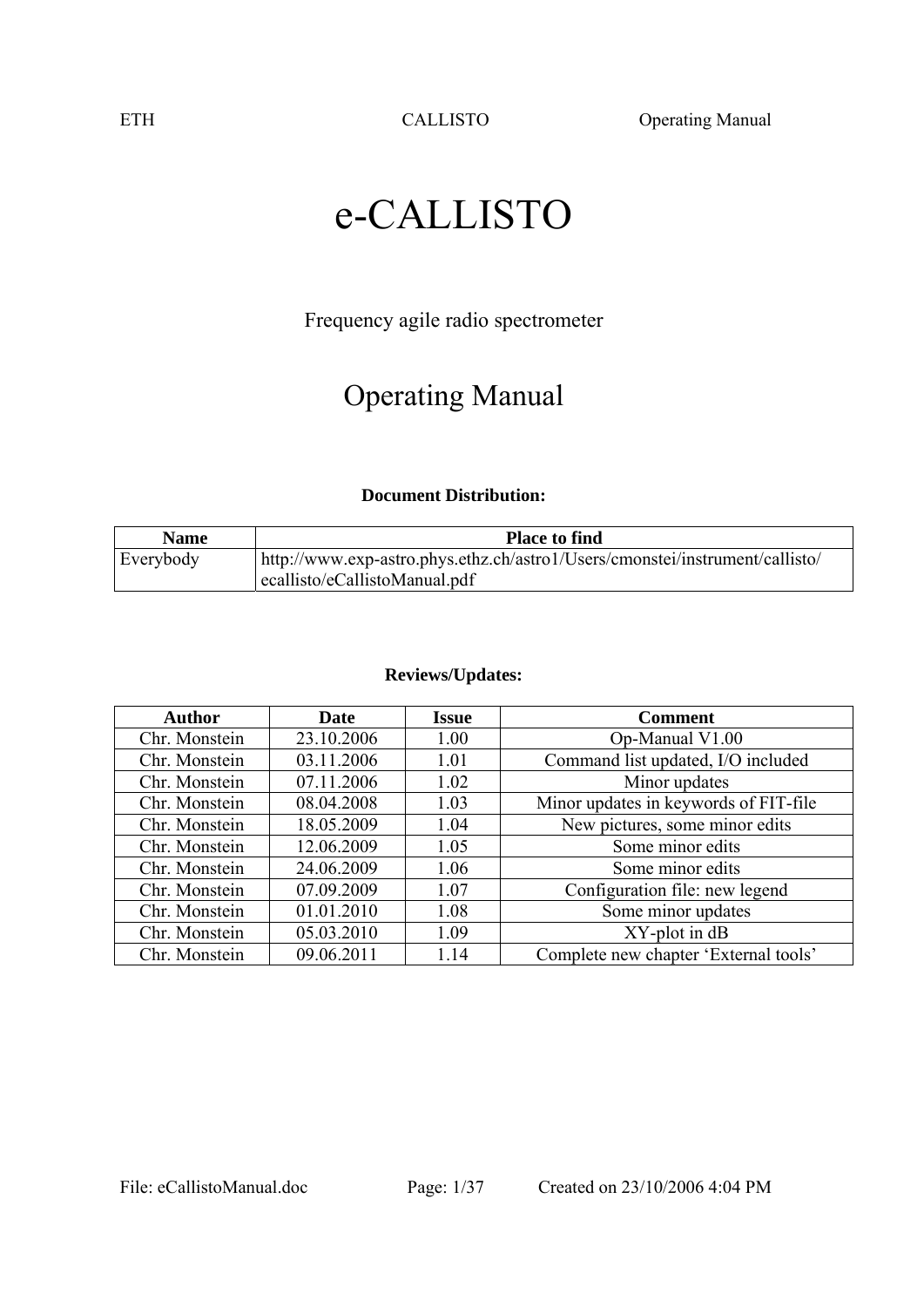## CALLISTO

## Content

| 1  |                                                                         |  |  |  |  |
|----|-------------------------------------------------------------------------|--|--|--|--|
| 2  |                                                                         |  |  |  |  |
| 3  |                                                                         |  |  |  |  |
| 4  |                                                                         |  |  |  |  |
| 5  |                                                                         |  |  |  |  |
|    | 5.1                                                                     |  |  |  |  |
|    | 5.2                                                                     |  |  |  |  |
|    | 5.3                                                                     |  |  |  |  |
| 6  |                                                                         |  |  |  |  |
| 7  |                                                                         |  |  |  |  |
| 8  |                                                                         |  |  |  |  |
|    | 8.1                                                                     |  |  |  |  |
|    | 8.2                                                                     |  |  |  |  |
|    | 8.3                                                                     |  |  |  |  |
|    | 8.4                                                                     |  |  |  |  |
| 9  |                                                                         |  |  |  |  |
| 10 |                                                                         |  |  |  |  |
| 11 |                                                                         |  |  |  |  |
| 12 |                                                                         |  |  |  |  |
|    | 12.1                                                                    |  |  |  |  |
|    | 12.2                                                                    |  |  |  |  |
|    | 12.3                                                                    |  |  |  |  |
|    | 12.4                                                                    |  |  |  |  |
|    |                                                                         |  |  |  |  |
|    | 13.1                                                                    |  |  |  |  |
|    | 13.2                                                                    |  |  |  |  |
|    | 13.3                                                                    |  |  |  |  |
|    | General single commands (hacker's commands) (to be sent using a<br>13.4 |  |  |  |  |
|    |                                                                         |  |  |  |  |
|    |                                                                         |  |  |  |  |
| 14 |                                                                         |  |  |  |  |
| 15 |                                                                         |  |  |  |  |
|    |                                                                         |  |  |  |  |
|    |                                                                         |  |  |  |  |
|    | 15.3                                                                    |  |  |  |  |
|    | 15.4                                                                    |  |  |  |  |
|    | 15.5                                                                    |  |  |  |  |
| 16 |                                                                         |  |  |  |  |
|    | 16.1                                                                    |  |  |  |  |
|    | 16.2                                                                    |  |  |  |  |
|    | 16.3                                                                    |  |  |  |  |
|    | 16.4                                                                    |  |  |  |  |
| 17 |                                                                         |  |  |  |  |
| 18 |                                                                         |  |  |  |  |

Created on 23/10/2006 4:04 PM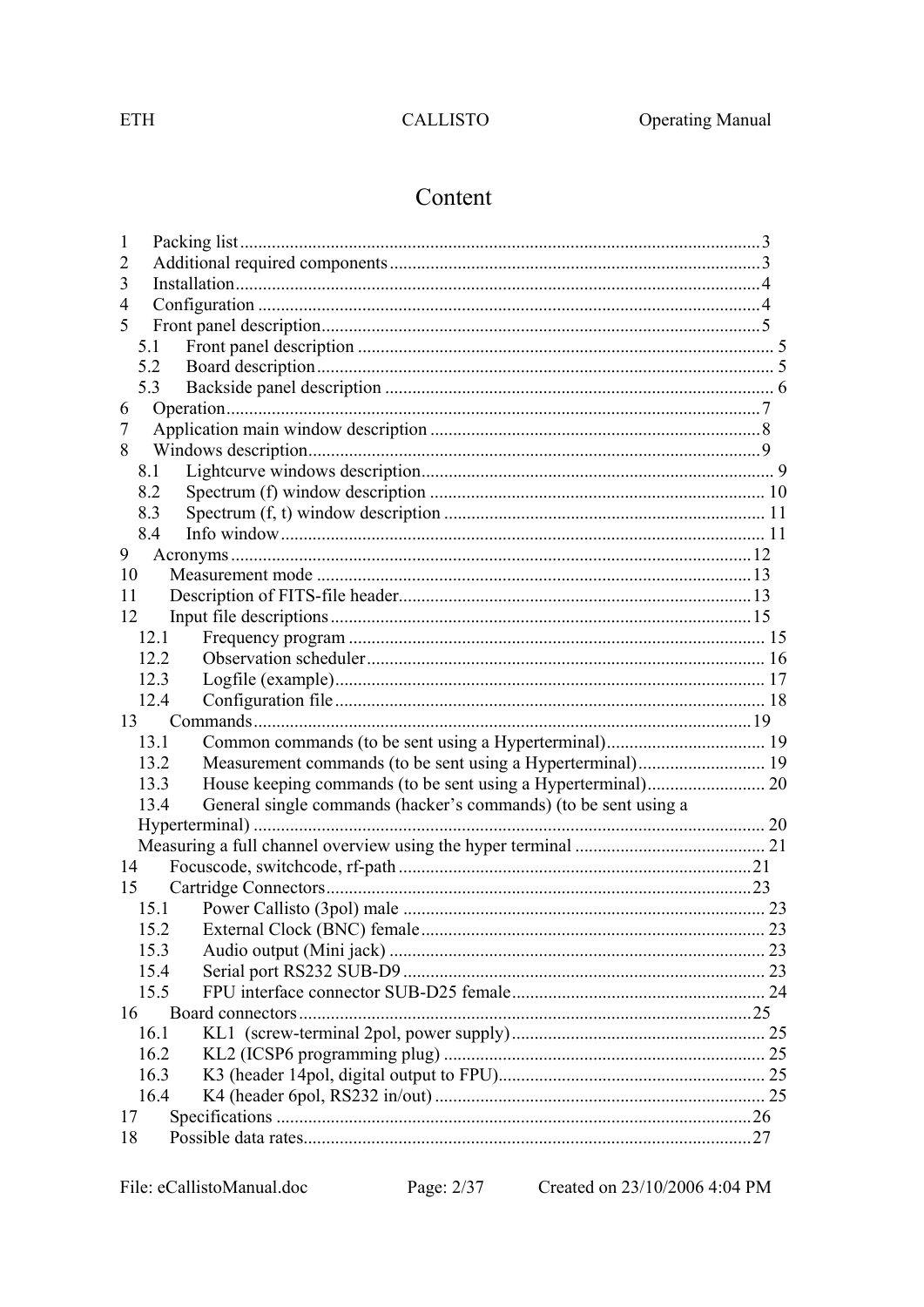| <b>ETH</b> | <b>CALLISTO</b> | <b>Operating Manual</b> |
|------------|-----------------|-------------------------|
| 18.1       |                 | 27                      |
| 18.2       |                 |                         |
| -19        |                 |                         |
| 20         |                 |                         |
| 20.1       |                 |                         |
| 20 2       |                 |                         |
| 20.3       |                 |                         |
| 204        |                 |                         |
| 20.5       |                 |                         |
| 20.6       |                 |                         |
| 21         |                 |                         |
|            |                 |                         |

## **1 Packing list**

| quantity | component to be delivered by ETH                                        |
|----------|-------------------------------------------------------------------------|
|          | Alubox e-CALLISTO complete, including tuner and internal cables         |
|          | RS232-cable m/f max. 3m shielded, wiring 1:1                            |
|          | Cable Callisto/Power supply 12V DIN 3-pol with banana jack or open ends |

## **2 Additional required components**

| quantity | component to be delivered by the customer                                         |
|----------|-----------------------------------------------------------------------------------|
|          | Standard PC or Laptop with: $\geq$ 512MByte RAM, $\geq$ 1GByte HD,                |
|          | $\geq$ 1GHz clock, 1 native serial port, network and standard I/O devices (mouse, |
|          | keyboard etc.)                                                                    |
|          | Operating system Windows 2000, XP or Windows 7 with firewall and actual           |
|          | virus-scanner. All SP must be installed                                           |
|          | USB-RS232 Adapter (if native RS232 is not available)                              |
|          | Cable Callisto/external clock 1MHz BNC $+ 50\Omega$ termination (if needed)       |
|          | Antenna system with at least one polarization (Linear, LHCP, RHCP,)               |
|          | Focal plane unit with calibration possibilities (if needed)                       |
|          | Power supply for Callisto 12V, min. 0.5A                                          |
|          | Fixed IP-address open to servers of ETH Zurich or local FTP-watchdog              |
|          | CFITSIO.DLL, CW3230.DLL, WSC32.DLL                                                |
|          | callisto.cfg, callisto.exe, frq00201.cfg, scheduler.cfg                           |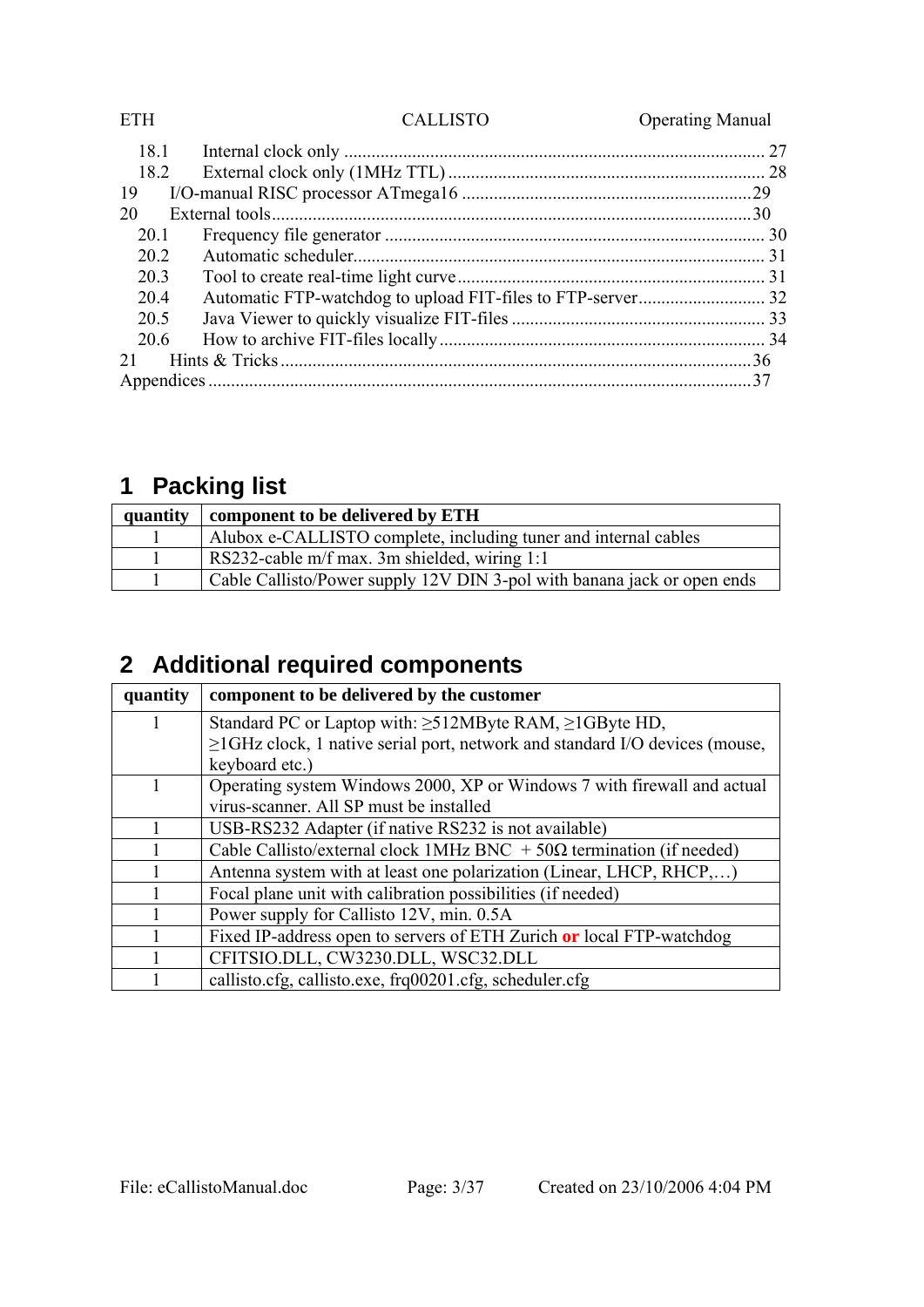## **3 Installation**

Make a serial connection from e-CALLISTO to RS232-port of the PC. Use a 3-wire cable 1:1, not longer than 3m. If longer lines have to be used, then insert an optical fiber or an RS485-connectio to enhance the distance. If no native serial port should be available use a USB/RS232-converter module. Connection parameters are 115KiloBit/sec, 8data, 1stop, no parity and no handshake. Remark: simple commands can be sent using ASCII-terminal software like Hyperterm (Windows).

Connect antenna cable to e-Callisto. Each polarization needs a separate e-Callisto. Appropriate adapters may be used since the receiver has a female N-connector. RF-power should not exceed 95 dB $\mu$ V at 75  $\Omega$ , which is -13 dBm at the receivers input. Standard operating rf-power should be kept below -60dBm using fixed broadband attenuators to prevent saturation.

Connect all power supplies to the FPU, to Callisto and to the PC.

If all components are connected together, power may be switched on. Whenever possible, use high quality power supplies with linear regulators. Try to avoid switched power supplies due to their high rfi level.

Try to keep e-Callisto in a controlled environment with temperature of 22 °C  $\pm$  2 °C and humidity 60  $\% \pm 10 \%$ . All qualification tests are related to these conditions.

## **4 Configuration**

Create a separate account as 'power user' (no administrator) using control→userpasswords. Install AutoLogon using Tweak-UI. Set time to GMT (no daylight saving time). Install Acrobat reader. Set screen save to 'no password on reactive'. Create a directory named 'Callisto' on your main hard disc to keep all binary-, frequency- and configuration files. Rename callisto.cfg to callisto.cfg and scheduler.cfg to scheduler.cfg. Create a separate directory 'log' for all log files and another 'data' for all data files (fit-files). Any other directory names can be chosen but they have to be edited within 'callisto.cfg' appropriately. Several frequency files will be delivered together with the source program. They may be changed with any ASCII-editor or you may create new files using an EXCEL-sheet to create such a listing. You may also use the special application called Fgeni.zip which can be downloaded from here:

http://www.exp-

astro.phys.ethz.ch/astro1/Users/cmonstei/instrument/callisto/ecallisto/applidocs.htm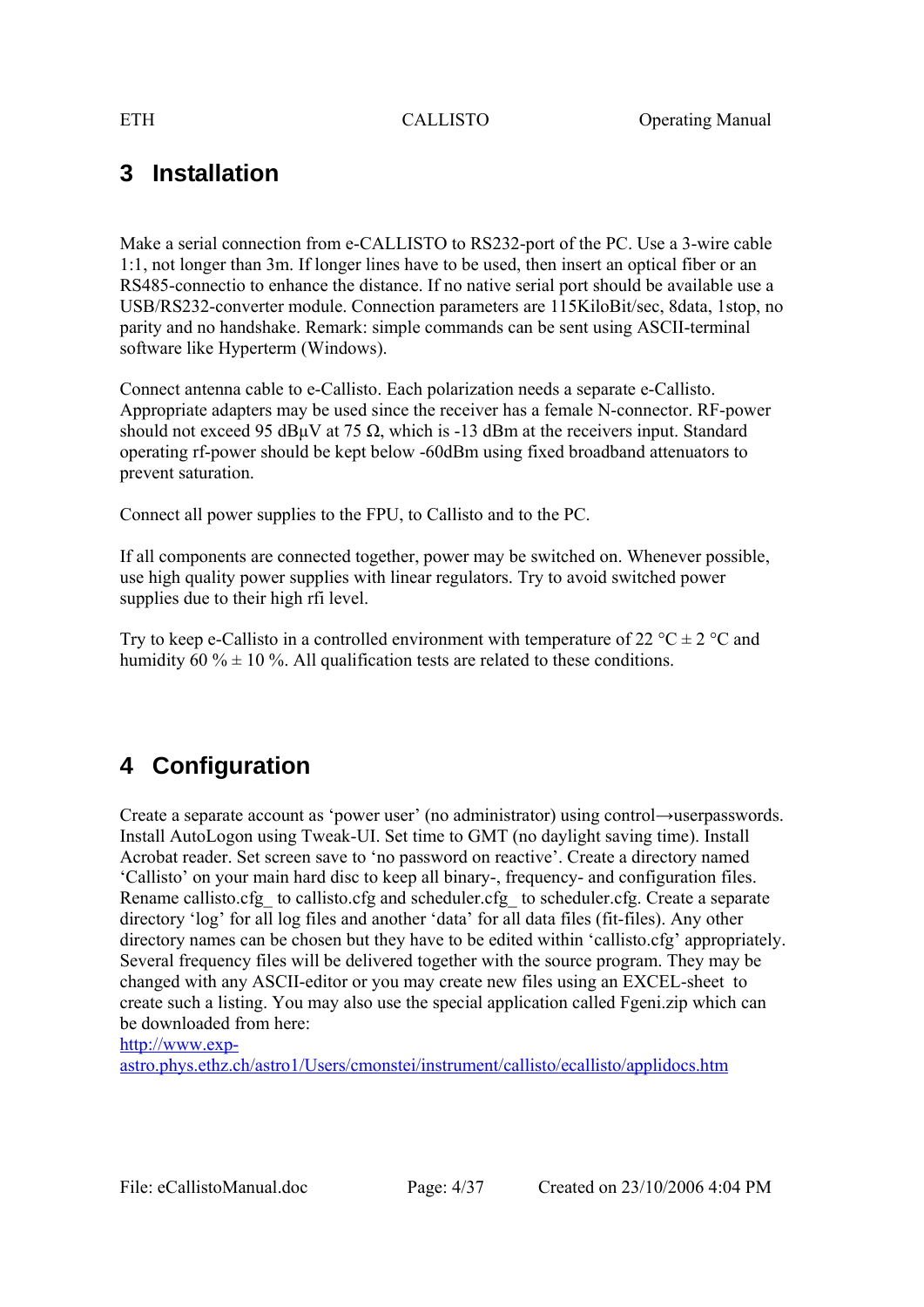## **5 Front panel description**

## *5.1 Front panel description*



Power supply on/off

## *5.2 Board description*

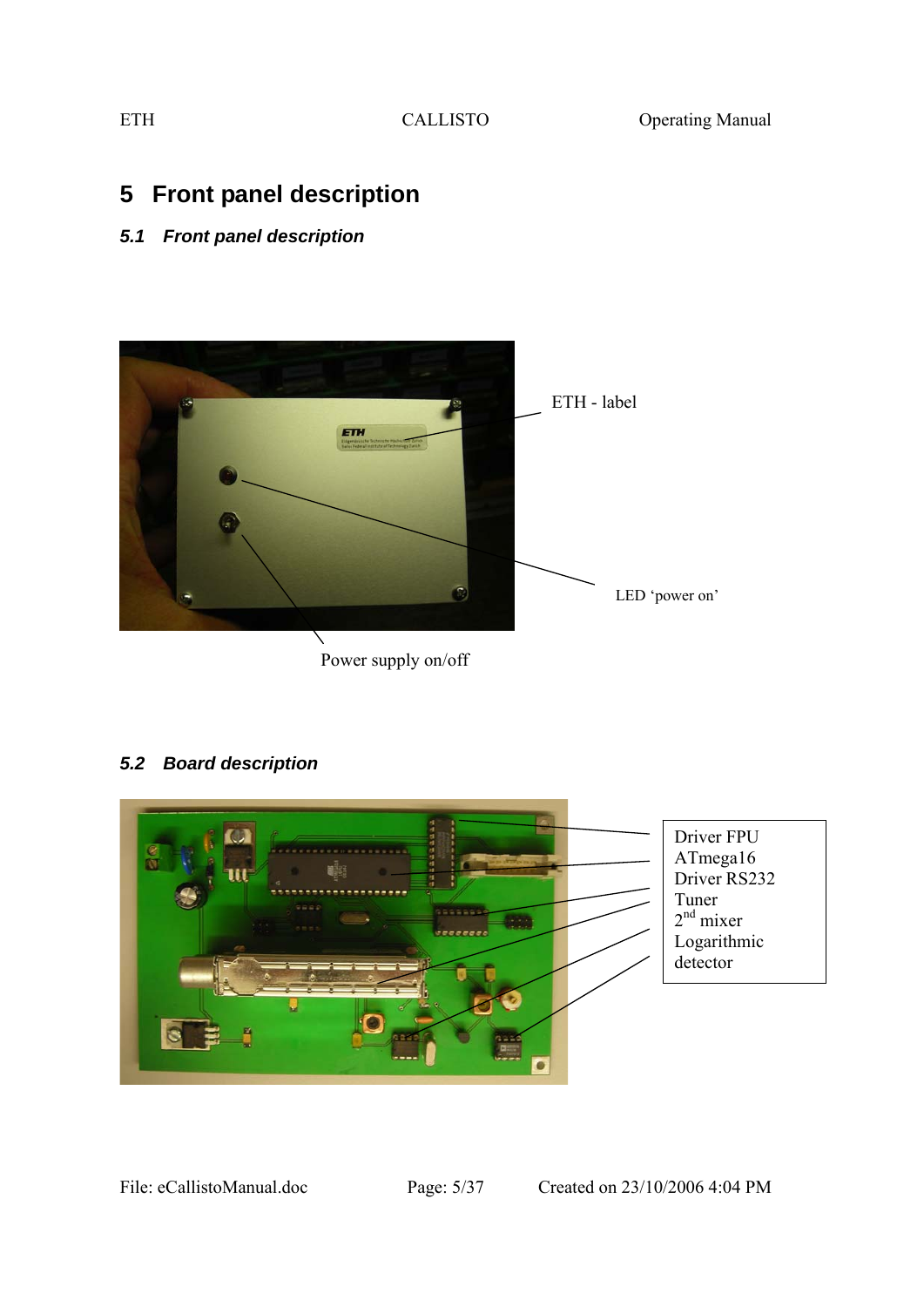ETH CALLISTO Operating Manual



45MHz … 870MHz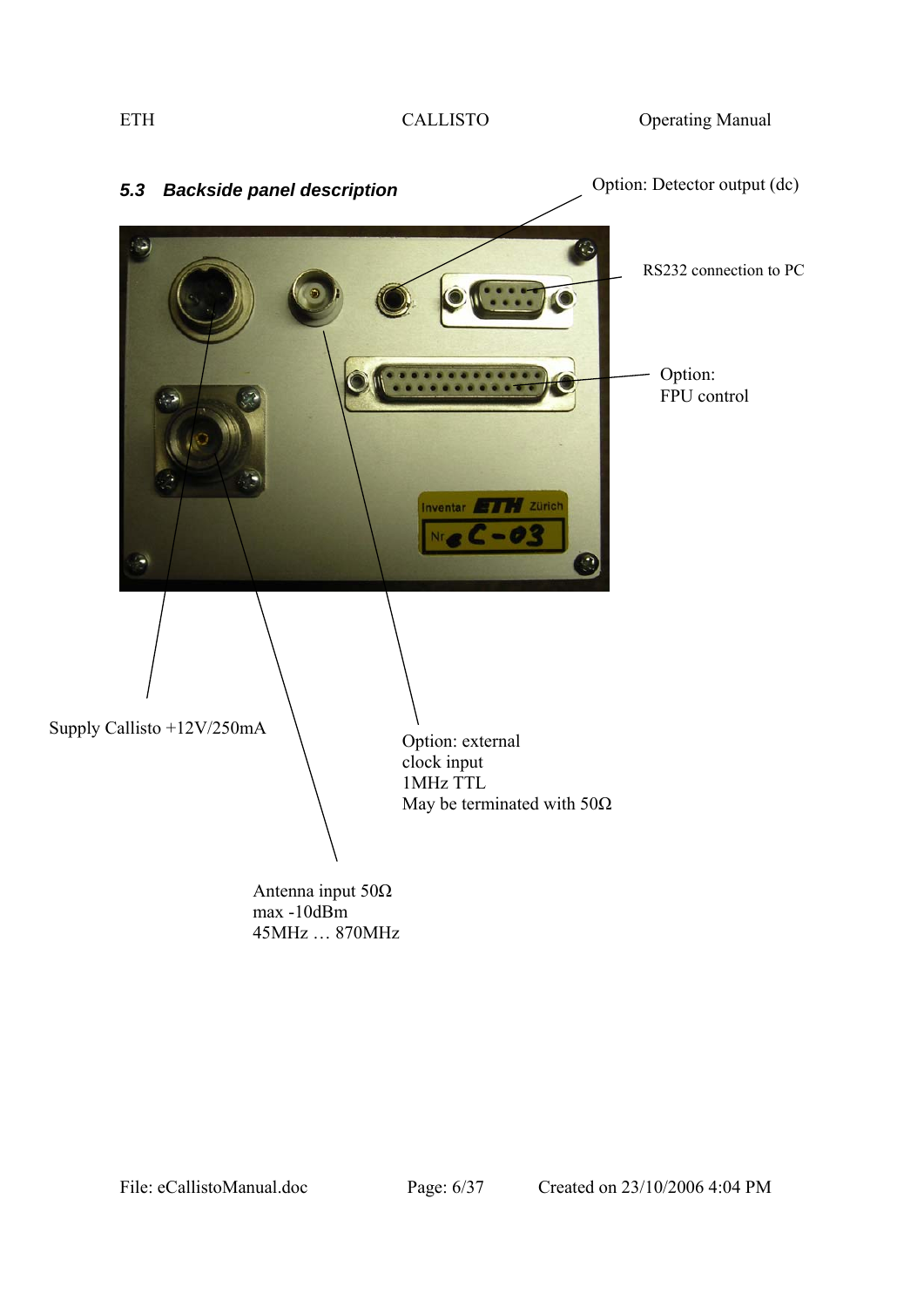## **6 Operation**

After switching on all hardware components of the instrument, the application software 'callisto.exe' can be loaded and executed either by double-clicking on to the Callisto-icon on the screen or by putting its link into the auto-start respective registry of windows. Per default, measurements are done using a scheduler file 'scheduler.cfg' in the '\Callisto' directory. This scheduler file can be modified using any ASCII-editor like Notepad. Save it always in TEXT-format. Don't change the format of the file; e-Callisto needs its fixed structure. Up to 150 entry times may be defined. All entries are repeated automatically every day, related to PC-clock. If you don't want to work with the stored scheduler, then press the radio-button labeled 'manual'. In manual mode you may do everything without any influence of the scheduler. Time entries have to be consecutive.

The system may run with its internal clock only. But we recommend to automatically synchronizing PC-clock via network to a standard UT-atomic-timing system. It is also possible to synchronize PC-clock via a separate GPS-timing system which may be plugged onto a serial port or a USB-port. One has also to decide whether measuring clock shall be triggered internally (quartz-controlled) or externally via GPS or atomic clock. The way of triggering has to be defined in the file callisto.cfg. The numbers of measurement points that can be measured are not identical for the two trigger sources.

To start a measurement press radio button 'Manual' and press button 'Start measurement'. To stop a measurement press radio button 'Manual' and press button 'Stop measurement'. To change frequency file, first press radio button 'Manual' then press button 'Stop measurement and then press 'Select frequency file' to select another or just the same frequency file.

To open a light curve plot just press button 'Lightcurves y(t)'. To open a one-dimensional plot just press button 'Spectrum y(f)' To open a two-dimensional plot just press button 'Spectrum  $y(f,t)$ ' It may be important to know that each open plot windows takes some resources of the PC. If the resources are too low you should try to open only the windows needed and therefore close the other ones. Memory resources for the plot windows can be set in the configuration file 'callisto.cfg' (only up to version 1.12).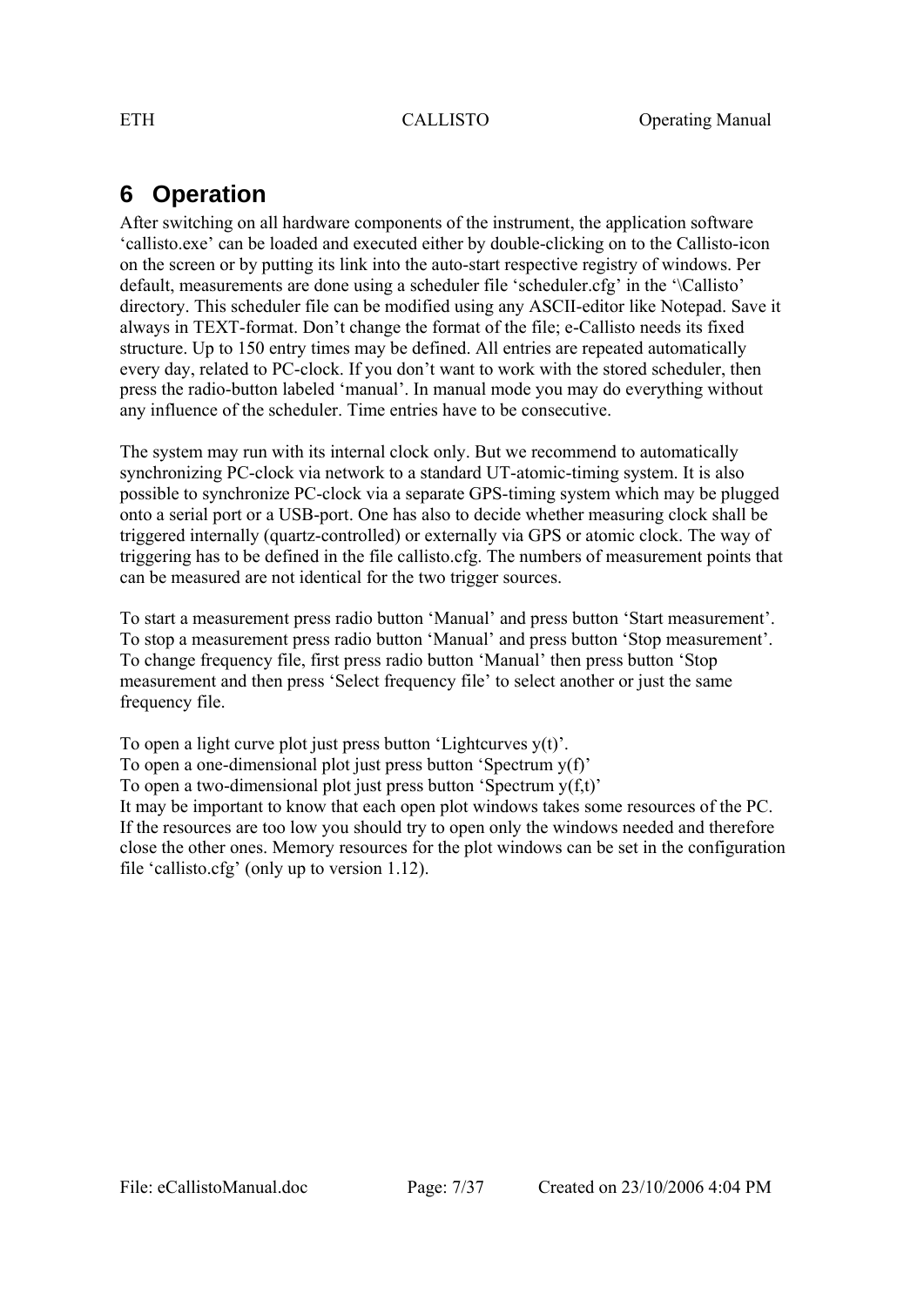#### L e-Callisto Radiospectrometer  $x$  $+$ Terminate this application Edit Help Receiver on line 08:00:00.\$HST:Actual focuscode 59.58  $\left| \bullet \right|$ 08:00:00, \$HST: Enable data transfer 08:00:00, \$HST: Continuous measurement 08:00:00, \$CRX: Started Logging data, where 08:00:00, \$HST: Start new FITS-file \$HST=messages from the host PC 08:00:00, \$HST: Continous measurement \$CRX=messages from rx controller 08:15:00.\$HST:FITS #1 200rows x 3600cols  $\overline{\phantom{a}}$ Buffer load & Load= $12.2%$ eeprom-load progress bar Next scheduler entry (left) and Next sched.: 10:00:00 Time: 08:18:43 PC-time (right) Main functions Plot lightcurves in a separate window Select frequencyfile Lightcurve  $y(t)$ Plot spectrum (f) in a separate window Start measurement Spectrum y(f) Stop measurement Spectrum y(f,t) Plot spectrum (f,t) in a separate window G Automatic Selection for scheduler (top) and Save spectral overview Manual manual mode (bottom)

## **7 Application main window description**

Appearance of this main window may slightly be changed during progress of the project e-Callisto radio spectrometer and it depends also on kind of Windows (XP, 2000, 7 or Win95 like).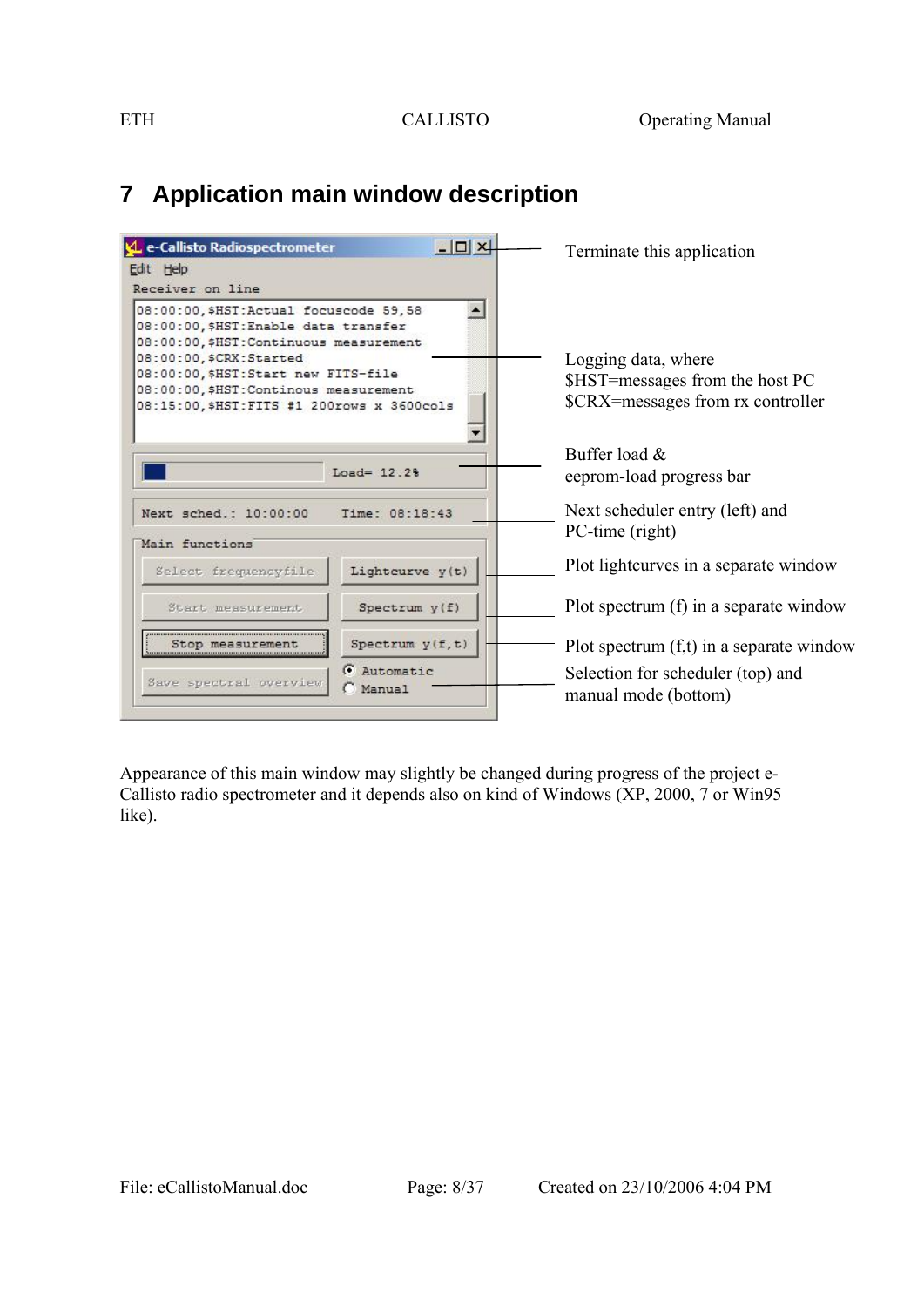## **8 Windows description**

### *8.1 Lightcurve windows description*



This light curve shows a single frequency channel from the receiver. This test channel is pre defined in each frequency program. The user may select any of the frequencies in the list. Right mouse click allows the user to select any other frequency of the frequency program on line. The values displayed are expressed in dB. The range is automatically adapted to the actual range of the rf power.

Physical time on the x-axis depends on parameters in the frequency file (number of measurement points per sweep, number of sweeps per second and number of pixels per second.

The x-axis range can be changed in callisto.cfg, keyword [ytbuflen]. The physical range is only limited by PC-resources (memory and processor speed).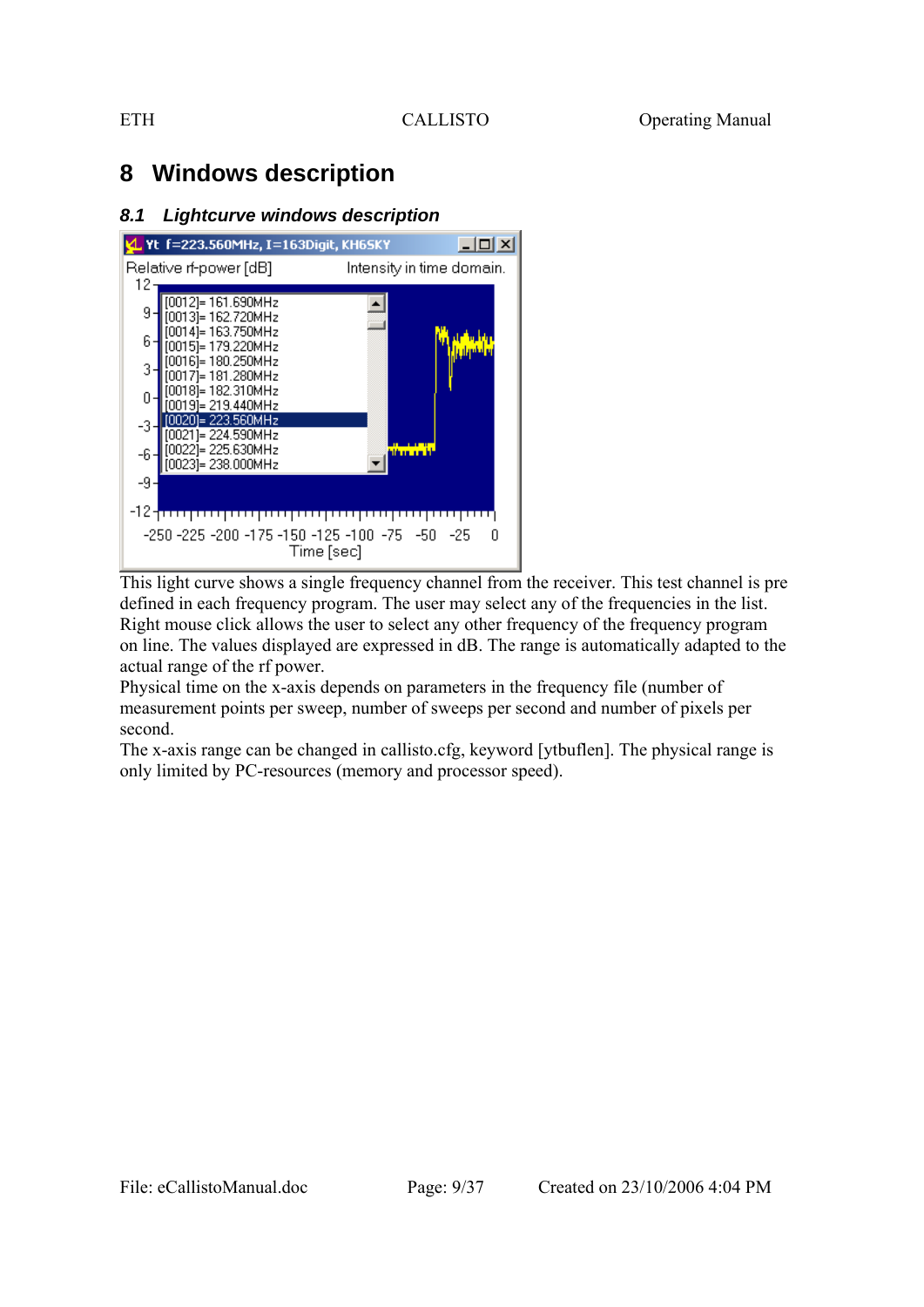

## *8.2 Spectrum (f) window description*

This spectrum plot shows the actual results of the receiver, the intensity versus frequency channel. The channel shown here was fed with 'Zurich' signals from a so called 'suspender'-antenna in the RFI-polluted office.

If you need to know the frequency, please look up the appropriate frequency file shown in the logging window. The value displayed is expressed in digits of the ADC, where the digits are proportional to the logarithm of IF power (default). The buffer which holds the actual data is located in callisto.cfg using keyword [xybuflen] and shall be larger than the longest frequency file. The longer the buffer is the longer it takes to display the updated values.



Optionally the values can be plotted in dB. Start measurement and attach a reference signal to the input. Then press radio button 'dB'. Now the reference signal is subtracted and expressed in dB. Now you can take away the reference signal and switch in an antenna signal to see the dB's. The calibration factor is stored in callisto.cfg, keyword [detector sens]=25.4 // The value must be evaluated during a calibration process. The value is expressed in mV per dB. Also the scaling factor is stored in callisto.cfg, keyword [db scale]=6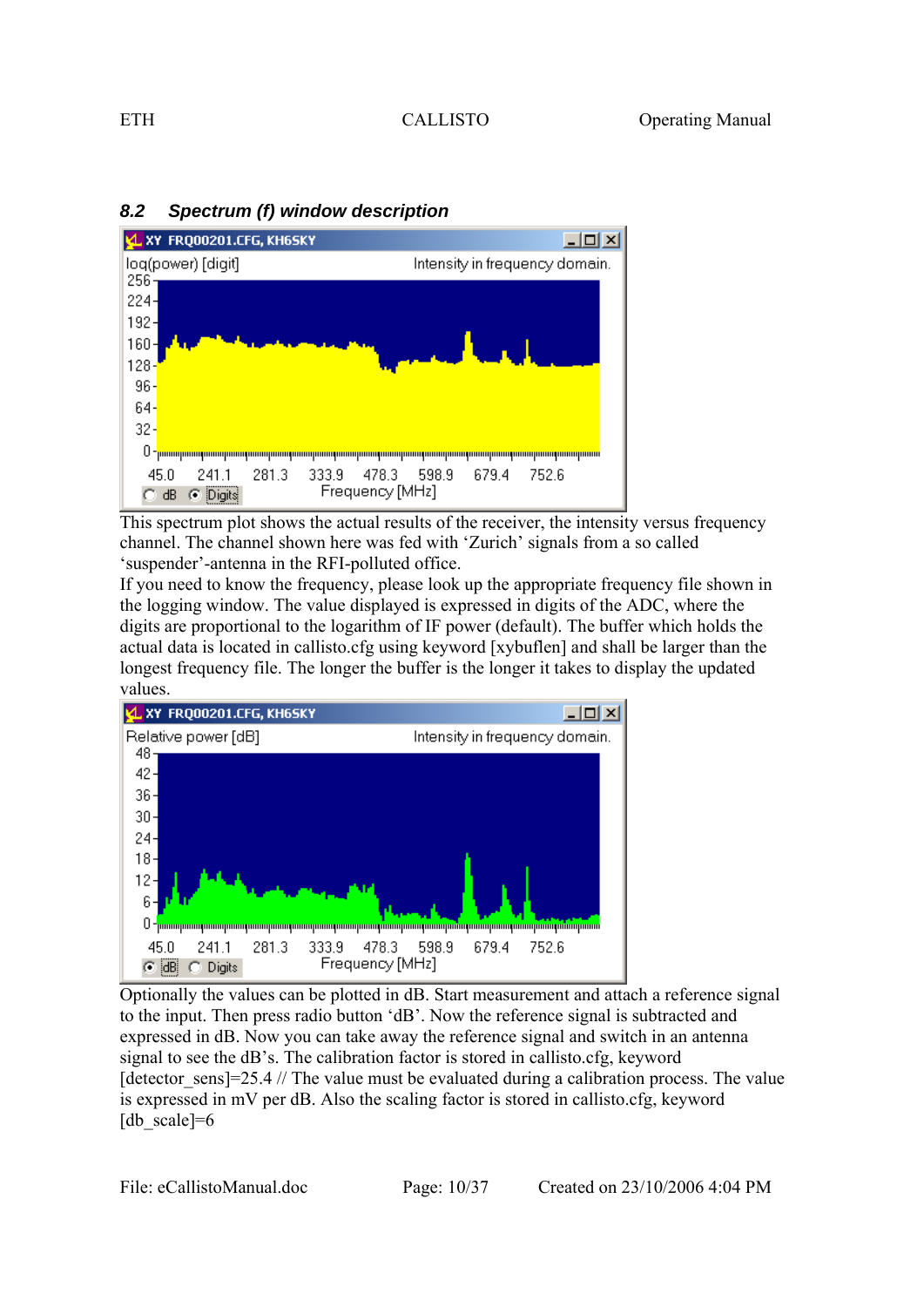

### *8.3 Spectrum (f, t) window description*

This plot shows the radio frequency spectrum evolving in time where time is expressed in seconds. The radio buttons on the right side offer the possibility to subtract a fixed or a smoothed background. The scrollbars have influence to the color table. The color table is a linear interpolation between Low-value (left scrollbar 0…255) and High-value (right scrollbar 0…255).

#### *8.4 Info window*



The window above presents the most important parameters of e-Callisto. They may help to optimize configuration parameters. In addition a few statistical parameters are shown.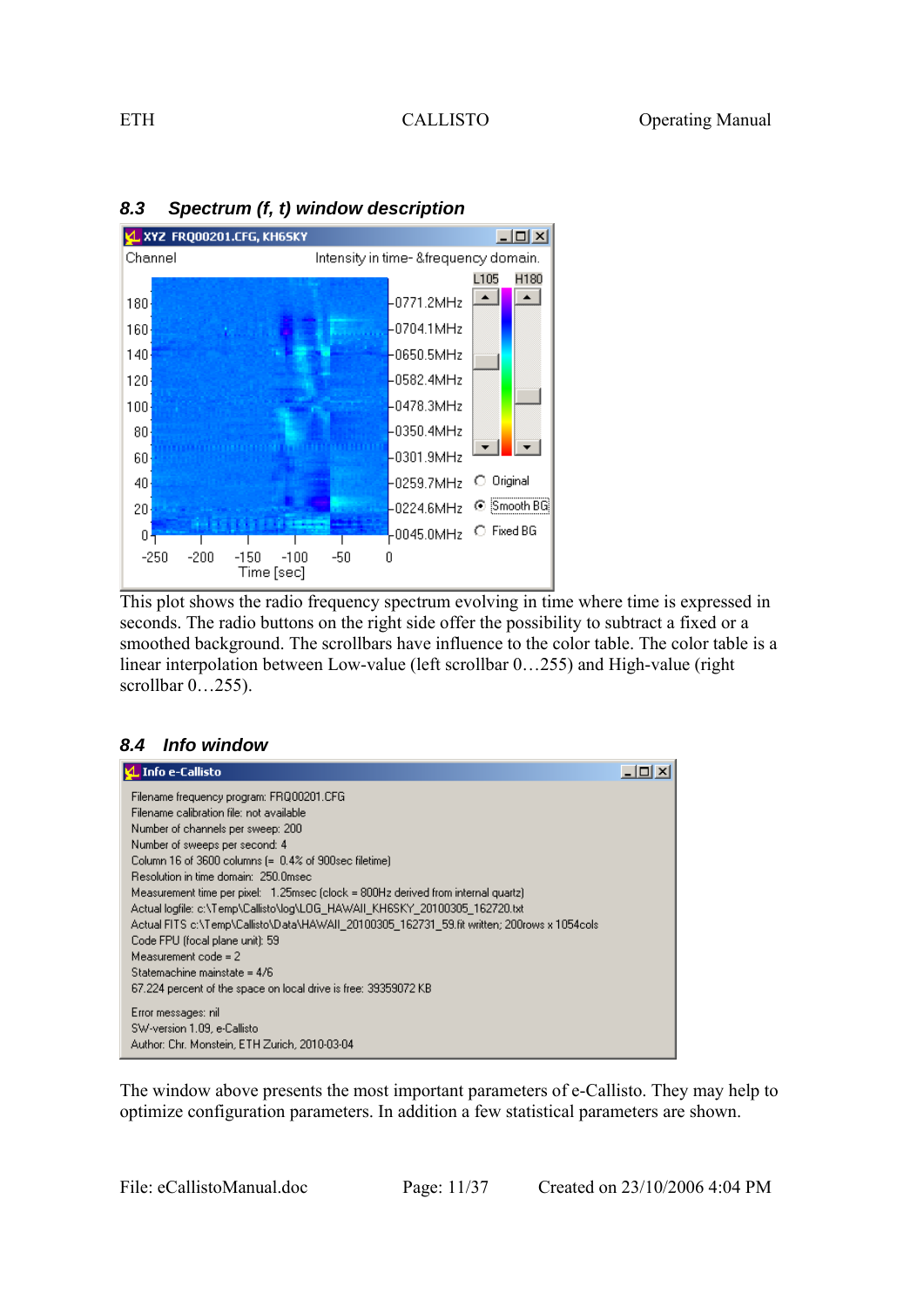## **9 Acronyms**

| <b>Acronym</b>  | <b>Translation</b>                                                   |
|-----------------|----------------------------------------------------------------------|
| <b>ADC</b>      | Analog to digital converter                                          |
| <b>BB</b>       | Bread board model                                                    |
| <b>CALLISTO</b> | Compound Astronomical Low-cost Low-frequency Instrument for          |
|                 | Spectroscopy and Transportable Observatory (1 <sup>st</sup> model)   |
| e-CALLISTO      | Extended-Compound Astronomical Low-cost Low-frequency                |
|                 | Instrument for Spectroscopy and Transportable Observatory in view of |
|                 | IHY2007 and ISWI                                                     |
| <b>DM</b>       | Development model                                                    |
| dBm             | DeciBel with respect to 1 milli Watt                                 |
| eeprom          | Electrically erasable programmable memory                            |
| <b>ETH</b>      | Eidgenössisch Technische Hochschule                                  |
| <b>FM</b>       | Flight model                                                         |
| <b>FPU</b>      | Focal plane unit, see also FOPA                                      |
| <b>FOPA</b>     | Focus pack, see also FPU                                             |
| <b>GPS</b>      | <b>Global Positioning System</b>                                     |
| I <sub>2C</sub> | I squared C bus (Philips serial data bus with 2 wires)               |
| IF, if          | <b>Intermediate Frequency</b>                                        |
| <b>IRASEB</b>   | Predecessor of CALLISTO, formerly known as                           |
|                 | PMS (poor man spectrometer)                                          |
| PC              | Personal computer                                                    |
| PHOENIX-2       | Frequency agile spectrometer (obsolete since March 2009)             |
| PHOENIX-3       | FFT spectrometer (main instrument $1 \text{ GHz} - 5 \text{ GHz}$ )  |
| PHOENIX-4       | Successor of Phoenix-2 composed of two Callisto                      |
| <b>PSU</b>      | Power Supply Unit                                                    |
| <b>PWM</b>      | Pulse Width Modulation. Use to control tuner gain (analog voltage)   |
| QM              | Qualification Model                                                  |
| <b>RCU</b>      | <b>Receiver Control Unit</b>                                         |
| rfi, RFI        | Radio frequency interference                                         |
| RX, rx          | Receiver unit                                                        |
| <b>SCL</b>      | I2C clock                                                            |
| <b>SDA</b>      | I2C data                                                             |
| <b>SOW</b>      | Statement of work                                                    |
| <b>TBD</b>      | To be determined or to be defined, depending on context              |
|                 |                                                                      |
|                 |                                                                      |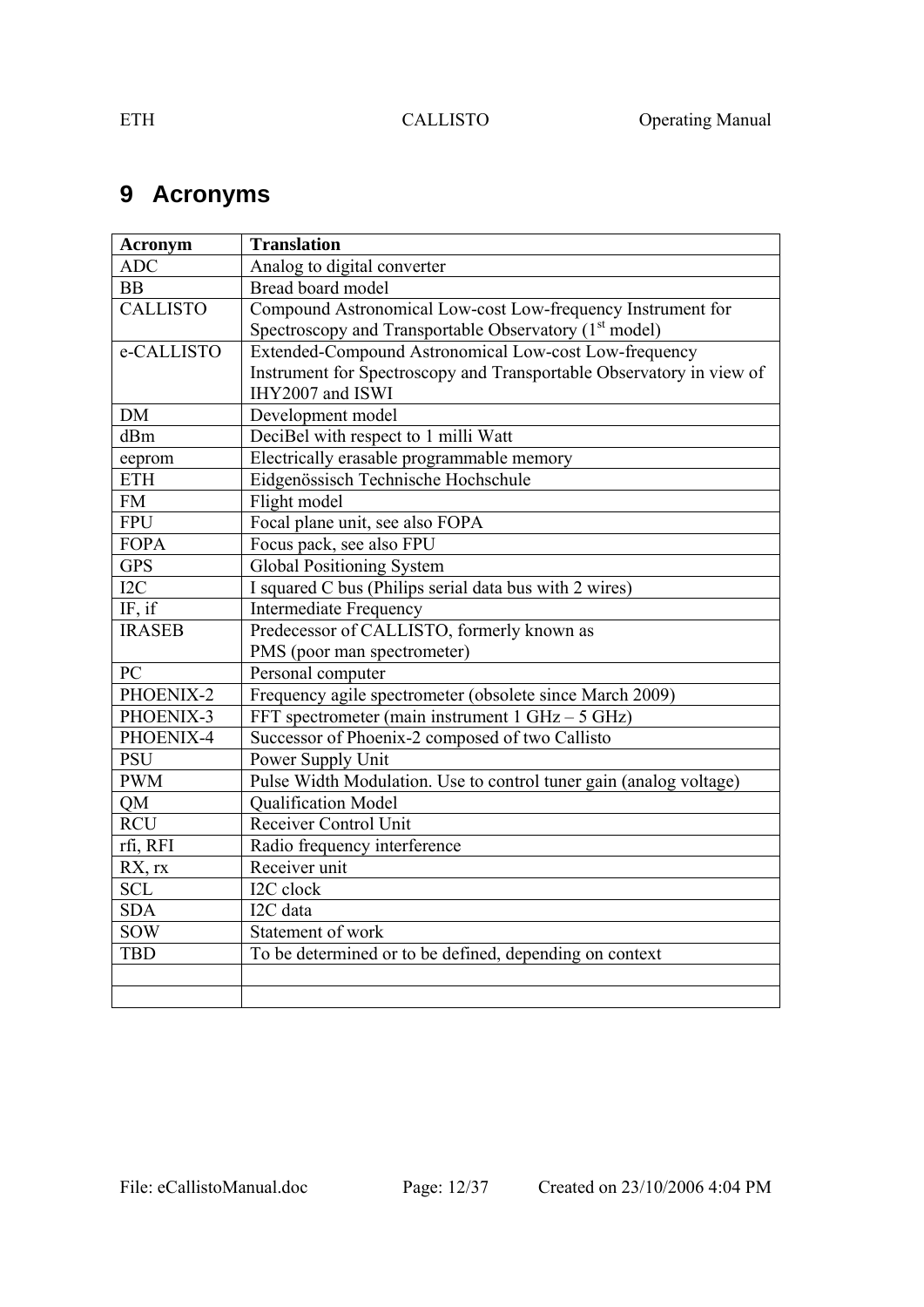## **10 Measurement mode**

(Stored in scheduler program for each entry)

| Code           | <b>Measurement mode</b>                                                            |
|----------------|------------------------------------------------------------------------------------|
| $\overline{0}$ | Stop actual mode, go to idle. No data will be stored. Scheduler waits for another  |
|                | entry to be applied to Callisto                                                    |
| $\vert$ 1      | Spare code                                                                         |
| $\overline{2}$ | Calibration mode. Save measured data to local disc, calibrated in SFU.             |
|                | Storage is compressed as $45*log(S+10)$ . Calibration parameter file needed!       |
| $\overline{3}$ | Continuous recording or steady mode. Sampled data are stored without               |
|                | calibration on local disc in raw format (digits) 8 bit resolution. This, according |
|                | to configuration - and frequency - file.                                           |
| $\overline{4}$ | Spare code                                                                         |
| 5              | Spare code                                                                         |
| 6              | Spare code                                                                         |
|                | Terminate application program, go back to operating system (dangerous,             |
|                | therefore disabled within e-Callisto)                                              |
| 8              | Automatic spectral overview OV for periodic radio monitoring (CRAF)                |
| 9              | Spare code                                                                         |

The yellow marked modes are the most used ones.

## **11 Description of FITS-file header**

The following header information is stored in every FITS-file. The FITS-file is composed of four parts. First the header as printed below, the binary spectrum and two BIN tables. One BIN table is for the time – axis the other for the frequency - axis.

```
SIMPLE = T / file does conform to FITS standard
BITPIX = 16 / number of bits per data pixel 
NAXIS = 2 / number of data axes<br>NAXIS1 = 631 / length of data axis
                            631 / length of data axis 1
\begin{array}{ccc}\n\text{MAXIS2} & = & 200 / \text{length of data axis 2} \\
\text{EXTRND} & = & \text{T / FITS dataset max cont.}\n\end{array}T / FITS dataset may contain extensions
COMMENT = 'Warning: the value of CDELT1 may be rounded!' 
COMMENT = 'Warning: the frequency axis may not be regular!' 
COMMENT = 'Warning: the value of CDELT2 may be rounded!' 
COMMENT = ' ' / empty comment 
\text{DATE} = '2004-12-06' / Time of observation
CONTENT = '2004/12/06 Radio flux density (BLEN5M)' / Title of image 
ORIGIN = 'ETH Zurich Switzerland' / Organization name 
TELESCOP = 'Radio Spectrometer' / Type of instrument 
INSTRUME = 'LAB \overline{)} / Name of the spectrometer<br>OBJECT = 'Sun' / object description
OBJECT = 'Sun' / object description 
DATE-OBS = '2004/12/06' / Date observation starts 
TIME-OBS = '12:45:23.382' / Time observation starts 
DATE-END = '2004/12/06' / date observation ends
```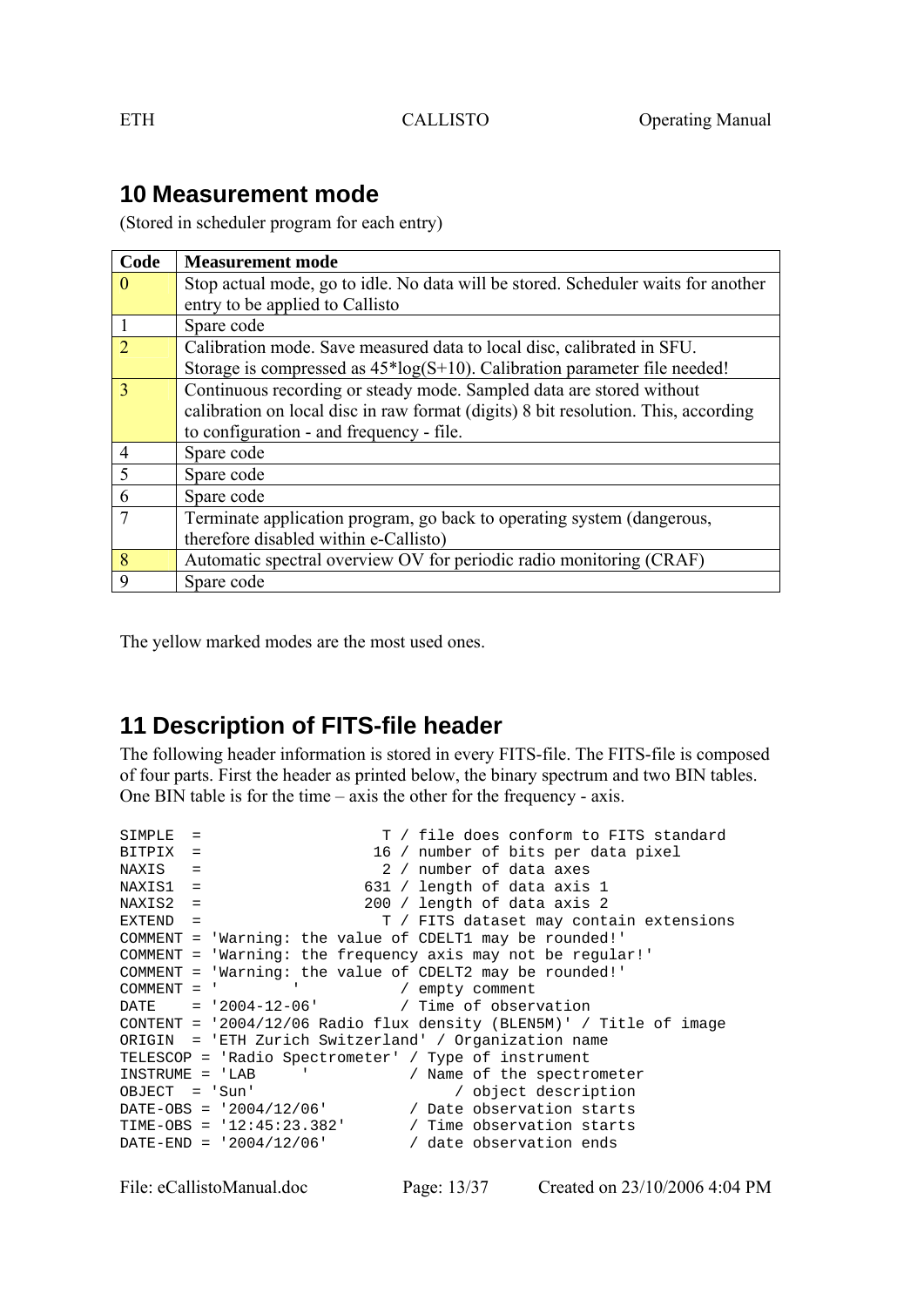|             | $TIME-END = '12:50:38'$<br>/ time observation ends           |
|-------------|--------------------------------------------------------------|
| $BZERO =$   | 0. / scaling offset                                          |
| $BSCALE =$  | 1. / scaling factor                                          |
|             | BUNIT = 'digits ' $\sqrt{z}$ -axis title                     |
| DATAMIN =   | $\overline{a}$<br>0 / minimum element in image               |
| $DATAMAX =$ | 255 / maximum element in image                               |
| $CRVAL1 =$  | 45923. / value on axis 1 at reference pixel [sec]            |
| $CRPIX1 =$  | 0 / reference pixel of axis 1                                |
|             | $CTYPE1 = 'Time [UT]' / title of axis 1$                     |
| $CDELT1 =$  | 0.5 / step between first and second element in               |
| x-axis      |                                                              |
| $CRVAL2 =$  | 200. / value on axis 2 at the reference pixel                |
| $CRPIX2 =$  | 0 / reference pixel of axis 2                                |
|             | $CTYPE2 = 'Frequency [MHz]' / title of axis 2$               |
| $CDELT2 =$  | $-1.$ / step between first and second element in             |
| axis        |                                                              |
|             | $HISTORY = '$                                                |
|             | OBS_LAT = 47.3412284851074 / observatory latitude in degree  |
|             | $OBS\_LAC = 'N$ / observatory latitude code $\{N, S\}$       |
|             | OBS_LON = 8.11221504211426 / observatory longitude in degree |
|             | $OBS\_LOC = 'E$ / observatory longitude code $\{E, W\}$      |
|             | OBS ALT = 416.5 / observatory altitude in meter asl          |
|             | $FROFILE = FRG0021.CFG / name of the frequency file$         |
|             | PWM VAL = $120$ / pwm-value to control tuner gain voltage    |
| <b>END</b>  |                                                              |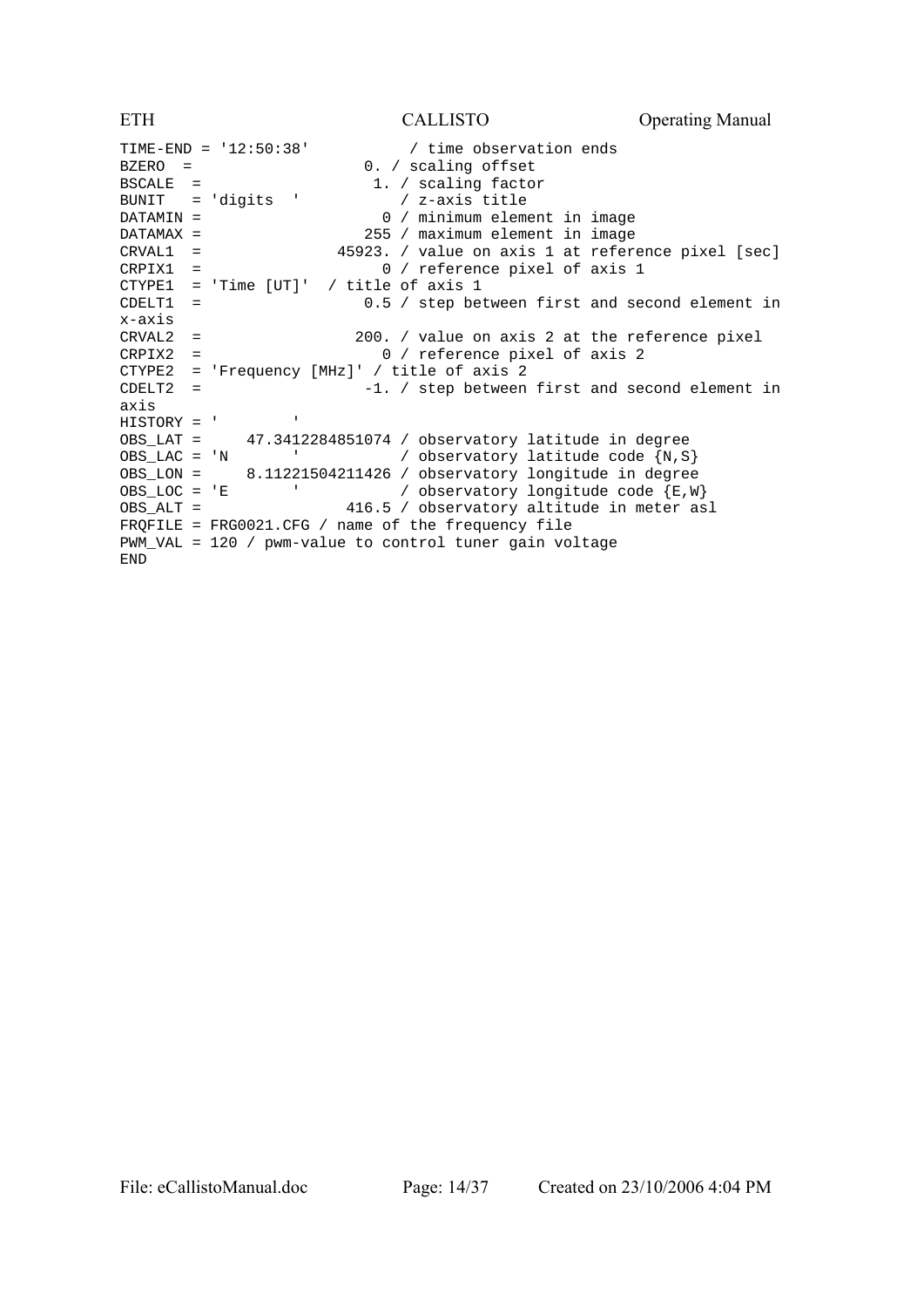## **12 Input file descriptions**

#### *12.1 Frequency program*

```
/*------------------------------------------------------------*/ 
/* (C) Copyright Institute of Astronomy ETHZ 8092 Zurich */ 
/*------------------------------------------------------------*/ 
\frac{*}{*} Programname: FRQ08731.cfg \frac{*}{*}\frac{1}{\sqrt{2}} , the set of the set of the set of the set of the set of the set of the set of the set of the set of the set of the set of the set of the set of the set of the set of the set of the set of the set of the set 
/* Revision: V1.1 Date: 06.12.04 Autor: Chr. Monstein */ 
\frac{1}{\sqrt{2}} /*
/* Purpose: Frequencyprogram for CALLISTO Radiospectrometer */ 
\frac{1}{\sqrt{2}} /*
/*------------------------------------------------------------*/ 
/* Created by Chr. Monstein, 21.10.2002 */ 
/* Updated by Chr. Monstein, 08.09.2003 minor text changes */ 
/* Updated by Chr. Monstein, 06.12.2004 minor changes */ 
/* Updated by Chr. Monstein, 01.01.2009 3ed column=light curve */ 
[target]=CALLISTO 
[on line testpoint number]=56
[number_of_measurements_per_sweep]=200
[number_of_sweeps_per_second]=4 
[external_lo]=0.0 
\frac{1}{4} 1. column: channel counter, use always 4 digits \frac{1}{4} /* 2 column: frequency/MHz \frac{1}{4}/* 2. column: frequency/MHz
/* 3. column: number of integrated sweeps in light curve */ 
/* up to 5 light curves possible
[0001]=00180.050,0 
[0002]=00180.300,0 
[0003]=00180.650,0 
[0004]=00180.900,0 
[0005]=00181.250,0 
[0006]=00181.550,160 
[0029]=00188.425,0 
[0030]=00188.727,0 
[0031]=00189.021,0 
... 
.. 
. 
[0200]=00850.003,0 
{eof} 
Remark: The keyword [0xxx] has to be exactly 4 digits within brackets. 
Frequency has to be inserted expressed in MHz. Leading zeroes in 
frequency are not necessary.
```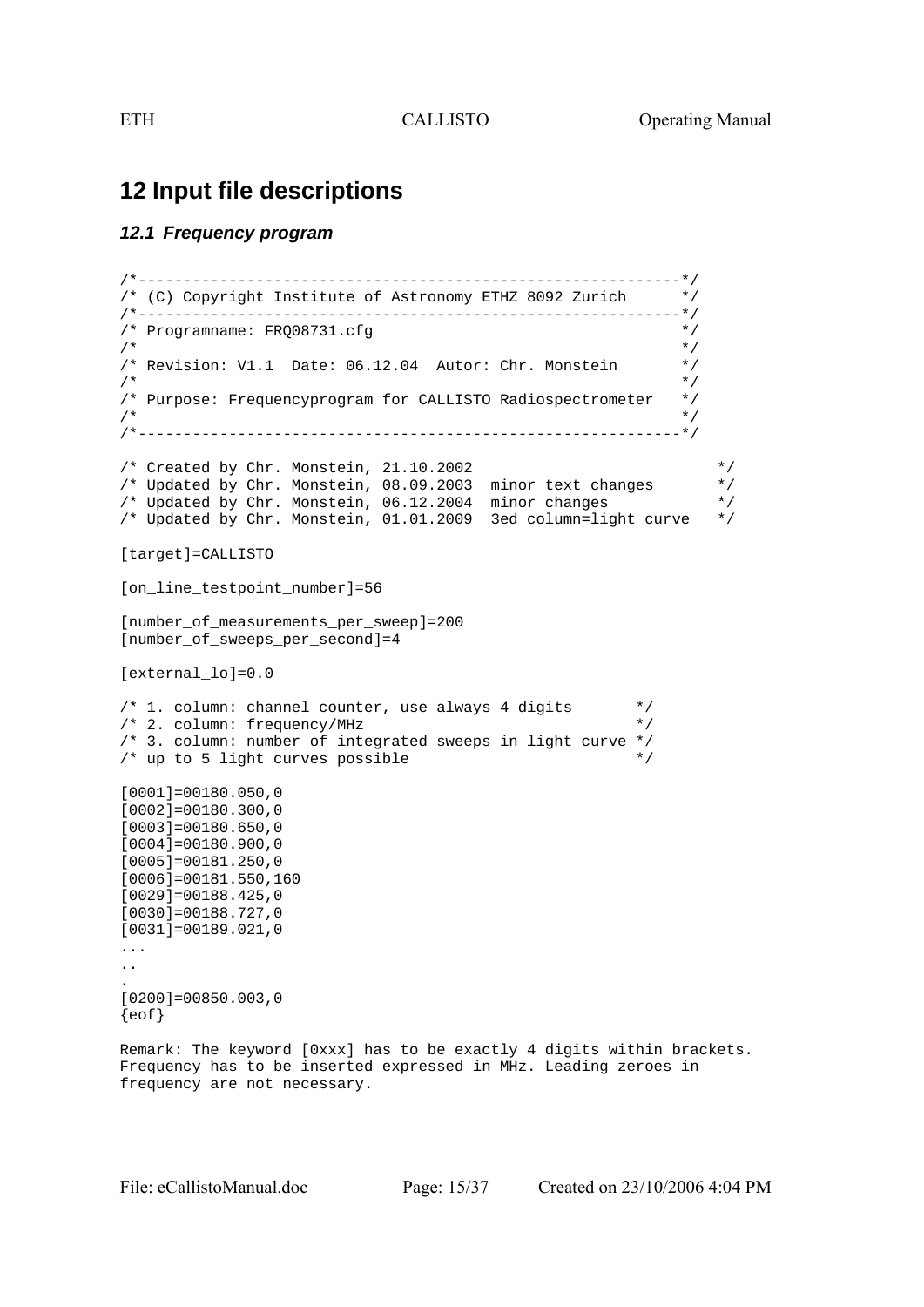#### *12.2 Observation scheduler*

/\*-------------------------------------------------------------------\*/ /\* (C) Copyright Institute of Astronomy ETHZ 8092 Zuerich Switzerland /\*-------------------------------------------------------------------\*/ /\* File: SCHEDULER.CFG Revision: 03, 29.09.2003 Chr. Monstein /\*-------------------------------------------------------------------\*/ /\* Time-scheduler describes what has when to be done on CALLISTO /\*-------------------------------------------------------------------\*/ /\* Created by: Chr. Monstein 29.10.2002 initial experients /\* Updated by: Chr. Monstein 07.11.2002 reviewd version /\* Updated by: Chr. Monstein 29.09.2003 switchcode killed /\* Each schedule-entry is composed of: /\* - Starttime hh:mm:ss (UT) + delimiter /\* - focuscodes decimal (63...00) /\* - Planned measurement-mode (0…9) + delimiter /\* - additional comment /\* each entry will be repeated automatically every day /\* empty lines are allowed to separate diffent task 03:00:00,59,8, // save spectral overview (Radio monitoring) 08:00:00,59,3, // antenna watching cold sky 12:00:00,59,3, // antenna pointing to horizon 12:00:30,53,2, // Tnull 12:01:00,37,2, // Texcess 12:02:00,53,2, // Tnull 14:10:00,59,3, // antenna pointing to the sun 14:12:30,53,2, // Tnull 14:15:00,37,2, // Texcess 14:17:00,59,3, // antenna pointing to the sun again 15:00:00,59,3, // restart for security reason (after power fail) 17:10:00,59,0, // stop measuring periodically 23:00:00,59,8, // save spectral overview (Radio monitoring)

Remark: it is possible to measure through midnight without interruption.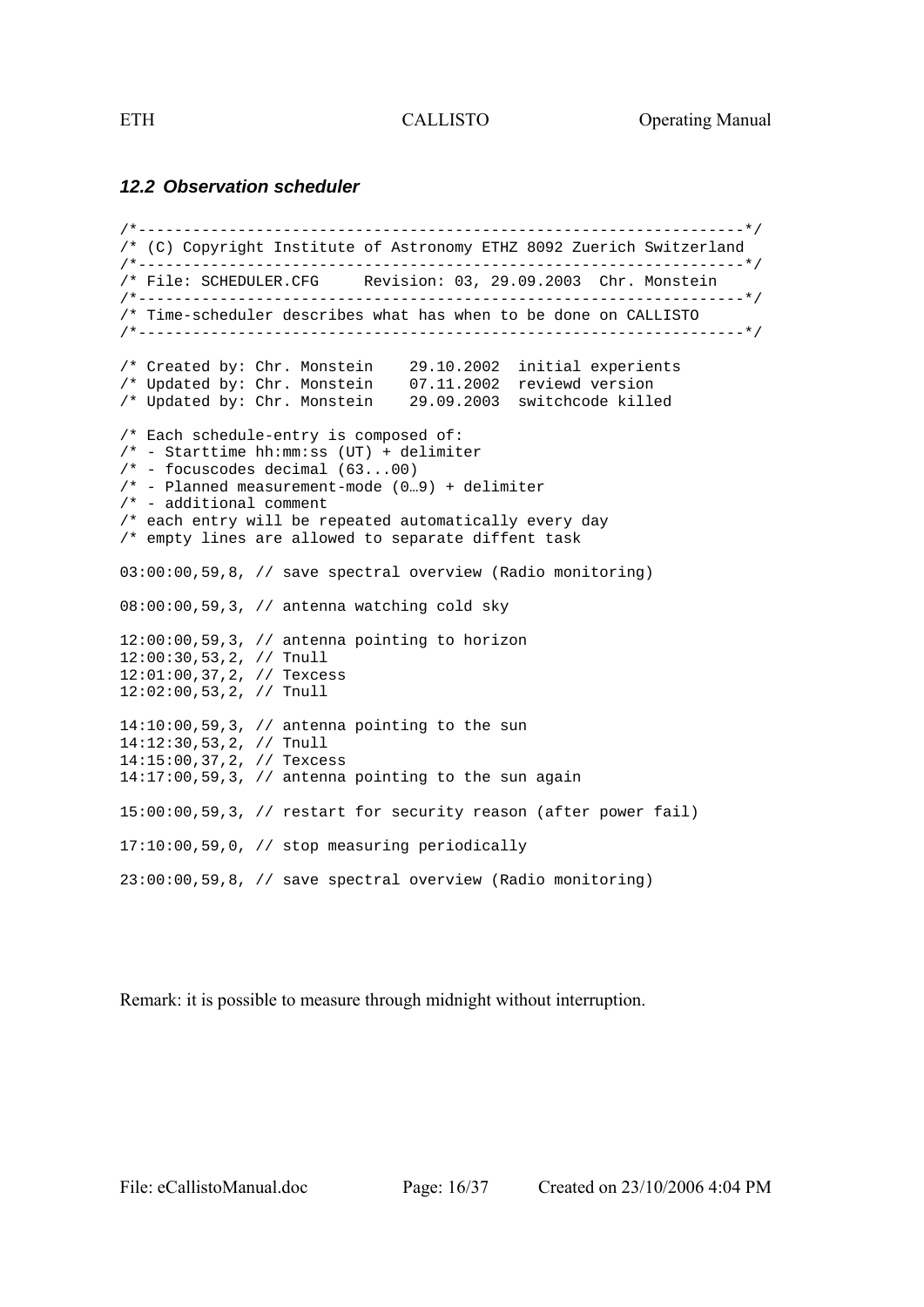## *12.3 Logfile (example)*

23.01.2004,15:11:09,\$HST:Configurationfile callisto.cfg read 23.01.2004,15:11:09,\$HST:Switched to automatic 23.01.2004,15:11:09,\$HST:Frequencyfile frq00100.cfg 23.01.2004,15:11:10,\$HST:Measurement idle 23.01.2004,15:11:10,\$HST:File scheduler.cfg successful read 23.01.2004,15:11:10,\$HST:Measurement enable 23.01.2004,15:11:10,\$CRX:U2(+12V)=10.13V 23.01.2004,15:11:11,\$HST:Frequencyfile c:\TEMP\callisto\frequency\frq00100.cfg read 23.01.2004,15:11:11,\$HST:Plot buffer erased... 23.01.2004,15:11:11,\$HST:Parametrisation RCU due to new frequencyfile 23.01.2004,15:11:12,\$HST:Yt plot selected 23.01.2004,15:11:13,\$HST:Switched to manual 23.01.2004,15:11:18,\$HST:manual frequencyfile selection 23.01.2004,15:11:19,\$HST:Frequencyfile c:\temp\callisto\frequency\frq00020.cfg read 23.01.2004,15:11:19,\$HST:Plot buffer erased... 23.01.2004,15:11:19,\$HST:Parametrisation RCU due to new frequencyfile 23.01.2004,15:11:20,\$HST:Parametrisation RCU due to START 23.01.2004,15:11:20,\$HST:Actual focuscode 59,58 23.01.2004,15:11:20,\$HST:Enable data transfer …. 23.01.2004,15:11:48,\$HST:Create new RAW-file 23.01.2004,15:11:48,\$HST:Continous measurement 23.01.2004,15:11:56,\$HST:Measurement stop 23.01.2004,15:11:56,\$HST:Measurement wait... 23.01.2004,15:11:56,\$HST:EOT detected, end of HEX-data 23.01.2004,15:11:56,\$HST:Measurement halted 23.01.2004,15:11:56,\$HST:Measurement idle 23.01.2004,15:11:56,\$CRX:Stopped 23.01.2004,15:11:56,\$HST:Measurement enable 23.01.2004,15:11:56,\$CRX:U2(+12V)=10.13V 23.01.2004,15:11:57,\$HST:All threads terminated 23.01.2004,15:11:57,\$HST:This application closed  $| \rightarrow$  Comment  $| \rightarrow$  Signal source  $| \rightarrow$  Time of event  $| \rightarrow$  Date of event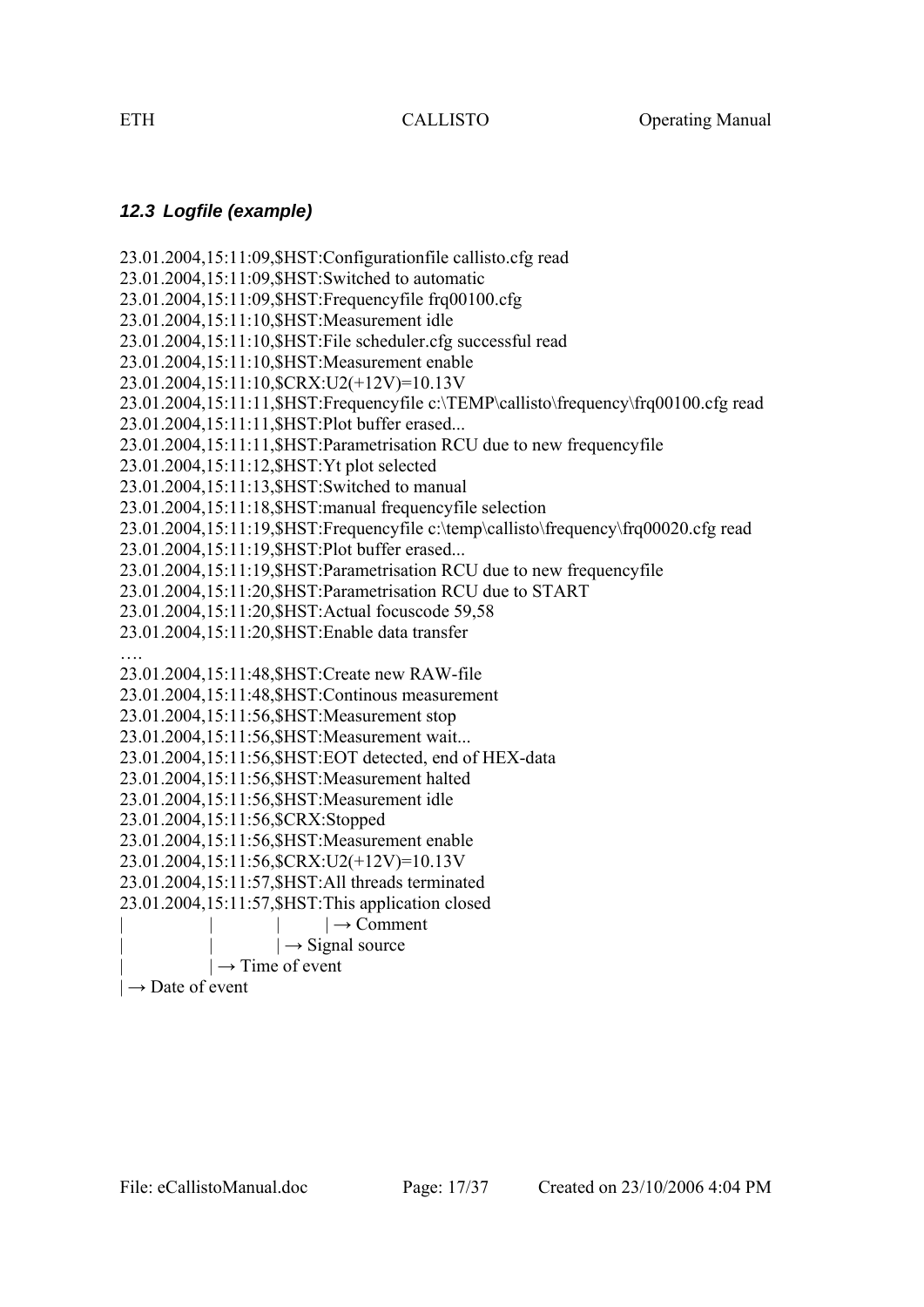#### *12.4 Configuration file*

/\*-----------------------------------------------------------------------\*/ /\* (C) Copyright Institute of Astronomy ETHZ 8092 Zuerich Switzerland \*/ /\*-----------------------------------------------------------------------\*/ /\* Programmname: callisto.cfg  $\begin{array}{ccc} \star \end{array}$  \*/  $\frac{1}{\sqrt{2}}$  , the set of the set of the set of the set of the set of the set of the set of the set of the set of the set of the set of the set of the set of the set of the set of the set of the set of the set of the set /\* Revision: V1.5 Date: 20.10.2006 Autor: Chr. Monstein \*/  $\frac{1}{\sqrt{2}}$  \* /\* Purpose: Configuration file Radiospectrometer CALLISTO \*/  $\frac{1}{\sqrt{2}}$  \* /\* Editor: Notepad or any other ASCII-Editor \*/ /\*-----------------------------------------------------------------------\*/ // Created by: Chr. Monstein 05.05.2003 // Updated by: Chr. Monstein 20.10.2006 e-Callisto // RCU, receiver control unit [rxcomport]=COM3 // COM1 .... COM18, office Monstein=COM3/7, Laptop=COM1 [rxbaudrate]=115200 // fixed, do not change [observatory]=12 // CALLISTO=12, fixed [instrument]= HAWAII // instrument code -> filename\_ [titlecomment]=LHCP // additional comment on application title [origin]=KH6SKY // Place of instrument ETH\_Zurich\_Switzerland…. [longitude]=E,8.1122155 // default geographical longitude in degree [latitude]=N,47.3412278 // default geographical latitude in degree [height]=416.5 // default meter above sealevel [clocksource]=1 // RISC-level: 1=internal, 2=external, default=1 [filetime]=900 // time periode for one single raw-file (in seconds) [frqfile]=frq00201.cfg // default frequency program [focuscode]=59 // default focuscode (00 … 63) [mmode]=3 // default continuous recording [ytbuflen]=1000 // buffer length of light curve plot, fixed [xybuflen]=2000 // buffer length of frequency domain plot, fixed [xyzbuflen]=20000 // buffer length of frequency-time domain plot, fixed [timerinterval]=30 // global timing interval [msec] , fixed [timerpreread]=2 // timer to prepare stop-process via scheduler, fixed [timeouthexdata]=1000 // timer to empty all buffers after stop, fixed [fitsenable]=1 // 0=no FITSfile, 1=FITS write On [datapath]=c:\test\ // default datafile path [logpath]=c:\test\ // default logfile path [low\_band]=171.0 // VHF band III barrier (MHz), fixed [mid\_band]=450.0 // UHF band IV barrier (MHz), fixed [chargepump]=1 // charge pump: 0=false=off, 1=true=on=default [agclevel]=150 // PWM level for tuner AGC 50...255, default 120 [detector\_sens]=25.4 // detector sensitivity mV/dB, default 25.4 [db\_scale]=6 // dB per division in XY-plot, default 6

Legend:

You are not allowed to change entries which are marked red You may change entries which are marked orange You have to edit entries which are marked green according to local configuration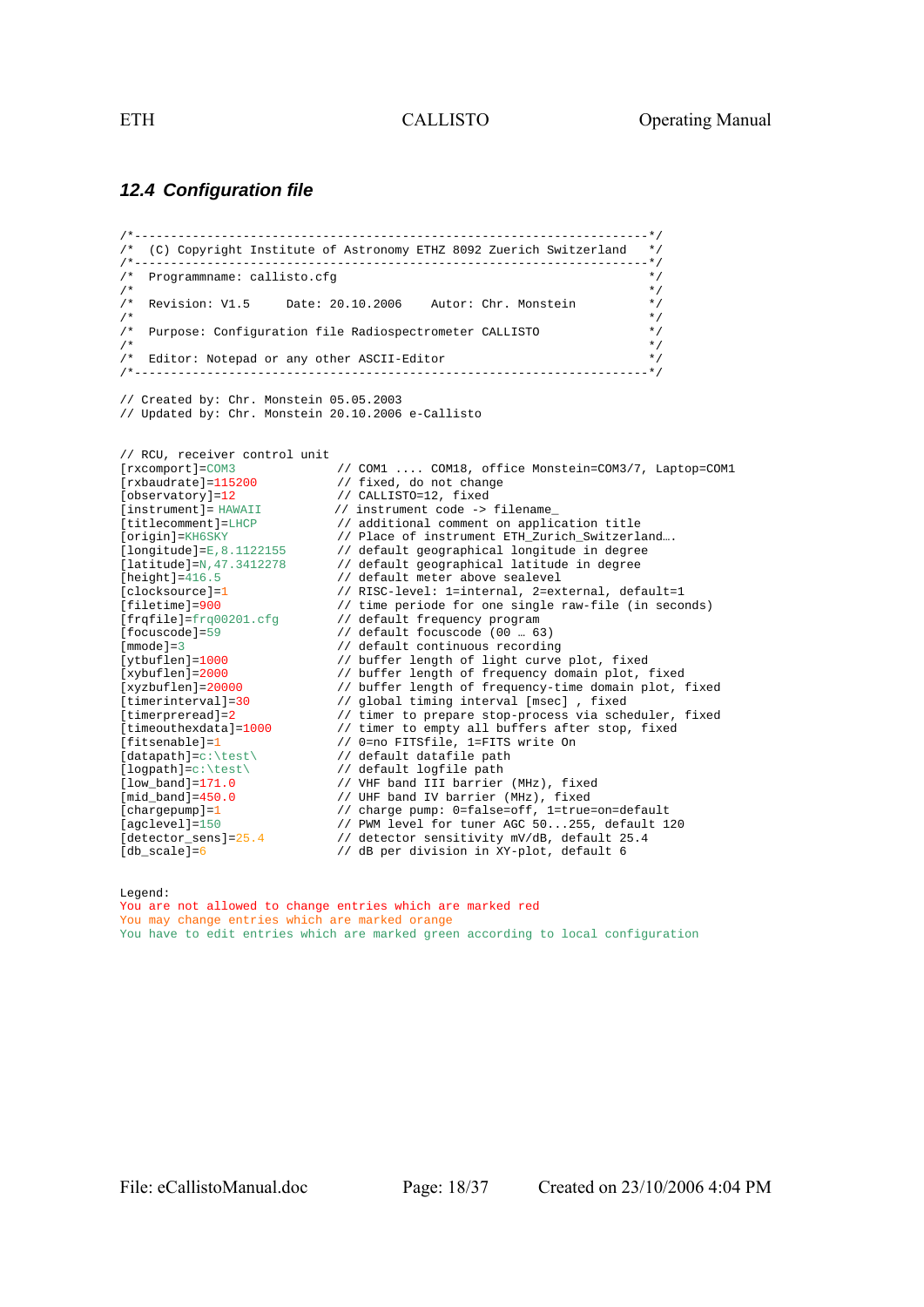## **13 Commands**

Important note: Always use ENTER – key from num-keyboard but not standard ENTER from main – keyboard! Otherwise Callisto will not understand commands (CR instead of CR/LF)

| <b>Command</b>           | Ex.                   | <b>Description</b>                                                             |  |
|--------------------------|-----------------------|--------------------------------------------------------------------------------|--|
| Frequency-programming    | F0x                   | Set main tuner $(0)$ with frequency x, where $x$ =frequency [MHz]              |  |
| Receiver#0               |                       |                                                                                |  |
| Store frequency entry in | FEx,y,z               | x=channel number, $0 \le x \le 500$ , y=frequency [MHz], 045.000 < y           |  |
| <b>EEPROM</b>            |                       | $\leq$ 870.000 [TBC], z=spare code 0 $\leq$ x $\leq$ 63, where z is taken from |  |
|                          |                       | the frequency program                                                          |  |
| Read frequency number    | <b>FRx</b>            | x=channel number, $0 \le x \le 500$ result frequency and FPU-Code              |  |
| x and code               |                       | To get a response, set debug mode on <d1></d1>                                 |  |
| Set low band barrier of  | <b>FL<sub>x</sub></b> | x=frequency of the lowest switch barrier, see tuner specification              |  |
| the tuner                |                       | somewhere near 175MHz                                                          |  |
| Set mid band barrier of  | <b>FMx</b>            | x=frequency of the middle switch barrier, see tuner specification              |  |
| the tuner                |                       | somewhere near 450MHz                                                          |  |
| Set high band barrier of | <b>FH<sub>x</sub></b> | x=frequency of the highest switch barrier, see tuner specification             |  |
| the tuner                |                       | somewhere near 870MHz                                                          |  |
| Measuring delay          | Mx                    | x measuring delay in msec or number of m-points per second                     |  |
|                          |                       | [TBD]                                                                          |  |
| Set repeat frequency of  | <b>GSx</b>            | Set frequency in asynchronous mode $x=0-5$ (choose 1.0Hz; 50Hz;                |  |
| state machine            |                       | 200Hz, 400Hz or 800Hz)                                                         |  |
| using internal clock     |                       | For response, press $\langle ? \rangle$                                        |  |
| Set repeat frequency of  | GA <sub>x</sub>       | Set frequency in synchronous mode $x=0-2$ (choose 20Hz; 200Hz or               |  |
| state machine            |                       | 400Hz /stored in the internal EEPROM)                                          |  |
| using external clock     |                       | For response, press $\langle ? \rangle$                                        |  |
| Sweep length or number   | Lx                    | Number of channels to be measured in one sweep, $1 \le x \le 13'120$           |  |
| of channels              |                       |                                                                                |  |

*13.1 Common commands (to be sent using a Hyperterminal)* 

## *13.2 Measurement commands (to be sent using a Hyperterminal)*

| <b>Command</b>         | Ex.            | <b>Description</b>                                             |  |
|------------------------|----------------|----------------------------------------------------------------|--|
| Stop data transfer of  | GD             | Disable the data transfer between host and client of the state |  |
| state machine          |                | machine                                                        |  |
| Start data transfer of | GE             | Enable the data transfer between host and client of the state  |  |
| state machine          |                | machine                                                        |  |
| Tuner gain             | Oxxx           | PWM voltage to tuner expressed in digits 0255                  |  |
|                        |                | For PWM-value, see sensitivity plot                            |  |
|                        |                | To check tuner AGC-voltage, press <u2></u2>                    |  |
| Process stop           | P <sub>0</sub> | Stop continuous recording to the end of actual sweep           |  |
| Process continuous     | P <sub>1</sub> | Start continuous recording with beginning of next sweep        |  |

File: eCallistoManual.doc Page: 19/37 Created on 23/10/2006 4:04 PM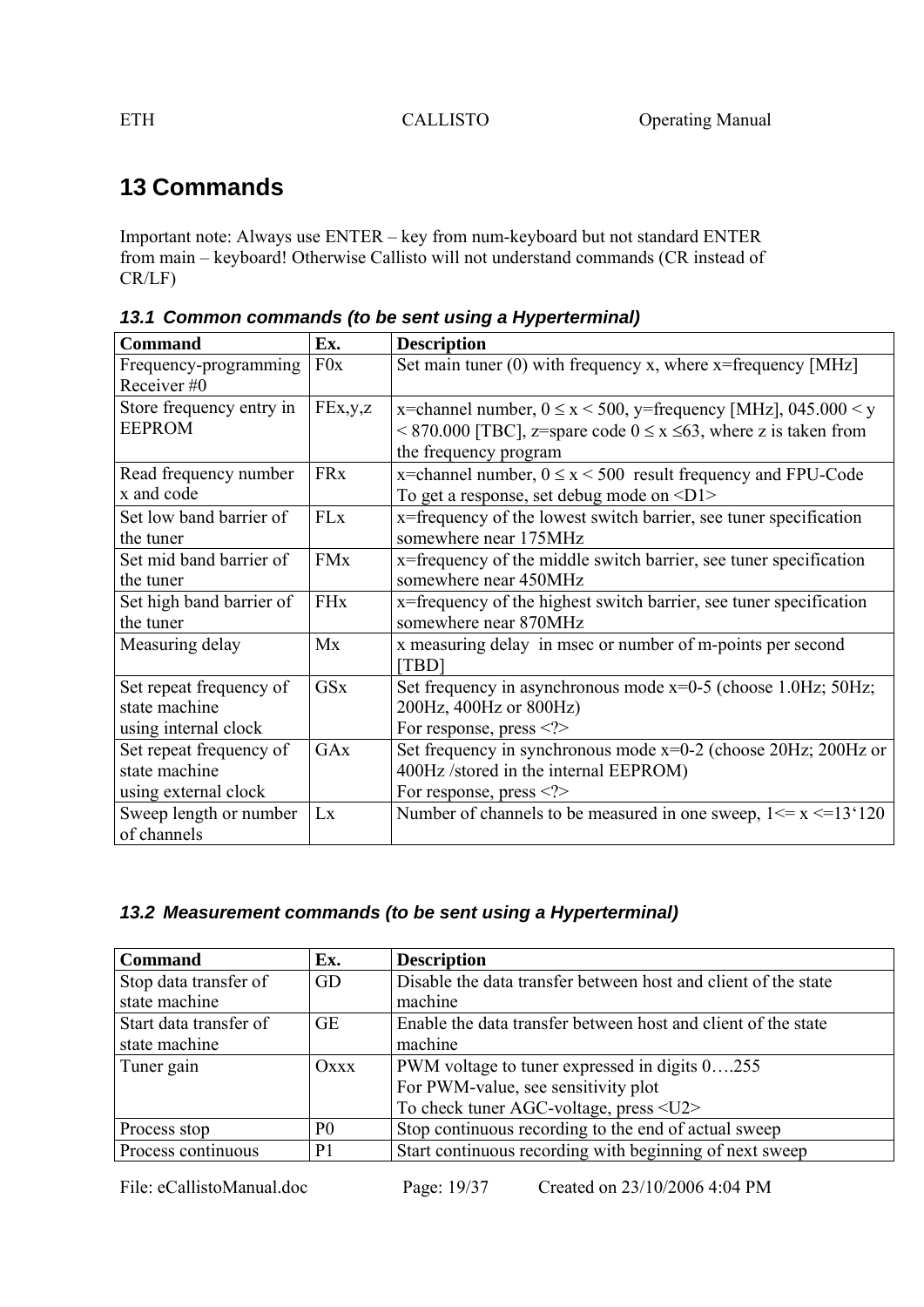| <b>ETH</b>                     |                 | <b>CALLISTO</b>                                               | <b>Operating Manual</b>                                              |
|--------------------------------|-----------------|---------------------------------------------------------------|----------------------------------------------------------------------|
| Process single sweep real   P2 |                 | Start one single sweep from F1 to F2                          |                                                                      |
| data                           |                 |                                                               |                                                                      |
| Process single step+           | $^{+}$          | Next step in actual frequency program +62.5kHz                |                                                                      |
| Process single step-           | $\qquad \qquad$ | One step back in actual frequency program -62.5kHz            |                                                                      |
| Trigger via software           | T <sub>0</sub>  | Host controller starts a single measurement                   |                                                                      |
| Trigger via timer              | T1              | Local timer start measurements controlled by quartz crystal   |                                                                      |
|                                |                 | 11.0592MHz                                                    |                                                                      |
| Trigger extern                 | T <sub>2</sub>  | Measurement is controlled by an external event such as a GPS, |                                                                      |
|                                |                 | atomic clock or DCF77 (1 MHz, TTL source)                     |                                                                      |
| Start measuring process        | S <sub>1</sub>  |                                                               | Start the parallel or the alternating measuring mode (state machine) |
| Stop measuring process         | S <sub>0</sub>  |                                                               | Stop the parallel or the alternating measuring mode (state machine)  |

## *13.3 House keeping commands (to be sent using a Hyperterminal)*

| <b>Command</b>          | Ex.            | <b>Description</b>                                             |  |  |
|-------------------------|----------------|----------------------------------------------------------------|--|--|
| Charge pump off         | CO             | Low charge for low phase noise on both tuner but low frequency |  |  |
|                         |                | changing                                                       |  |  |
| Charge pump on          | C <sub>1</sub> | High charge in PLL for high frequency changing                 |  |  |
| Measure AGC voltage     | U <sub>2</sub> | Gain control tuner, set voltage by command $<$ Oxxx $>$        |  |  |
| spare                   | U3             | spare                                                          |  |  |
| Measure emitter voltage | U <sub>4</sub> | Test voltage at emitter BF199                                  |  |  |
| spare                   | U5             | spare                                                          |  |  |
| Measure input voltage   | U <sub>6</sub> | 10/37 of input voltage after diode and fuse                    |  |  |
| spare                   | U7             | spare                                                          |  |  |

## *13.4 General single commands (hacker's commands) (to be sent using a Hyperterminal)*

| <b>Command</b>           | Ex.           | <b>Description</b>                                                  |  |
|--------------------------|---------------|---------------------------------------------------------------------|--|
| Clear bit                | Cxy           | Set any bit to 0 (0Volt) Port $x=A,B,C,D$ , Bit $y=0,1,2,3,4,5,6,7$ |  |
| Debugging off            | D0            | Don't send any additional info to the host controller               |  |
| Debugging on             | D1            | Send all relevant info to the host controller                       |  |
| Get status               | ?             | Dump all relevant system information back to host controller        |  |
| Read Port x              | Rx            | Read any Port $(A, B, C, D)$ , answer $0255$                        |  |
| Read ADC channel x       | Ax            | Read any ADC, answer 10 bit reduced to 8 bit expressed in HEX       |  |
|                          |               | $0 \le x \le 7$                                                     |  |
| Set bit at Port x, Bit y | <b>Sxy</b>    | Set any bit to1 (5Volt), x=A,B,C,D; y=0,1,2,3,4,5,6,7               |  |
| Set focus code according | $f_{SX}$      | Switch rf-path (antenna, calibration unit and hybrids).             |  |
| to: focodes.xls          |               | Code x, y=0063 decimal [use small letters here!!!]                  |  |
| Set data format          | $\%0$         | Decimal 10 bit                                                      |  |
| Set data format          | $\%1$         | Decimal 8 bit                                                       |  |
| Set data format          | $\frac{0}{2}$ | Decimal milli Volt                                                  |  |
| Set data format          | $\%3$         | HEX 8 bit including carriage return between data elements           |  |
| Set data format          | $\%4$         | HEX 8 bit without carriage return in between (default binary        |  |
|                          |               | format no header)                                                   |  |
| Set data format          | $\frac{0}{6}$ | Send frequency and decimal 8 bit                                    |  |

File: eCallistoManual.doc Page: 20/37 Created on 23/10/2006 4:04 PM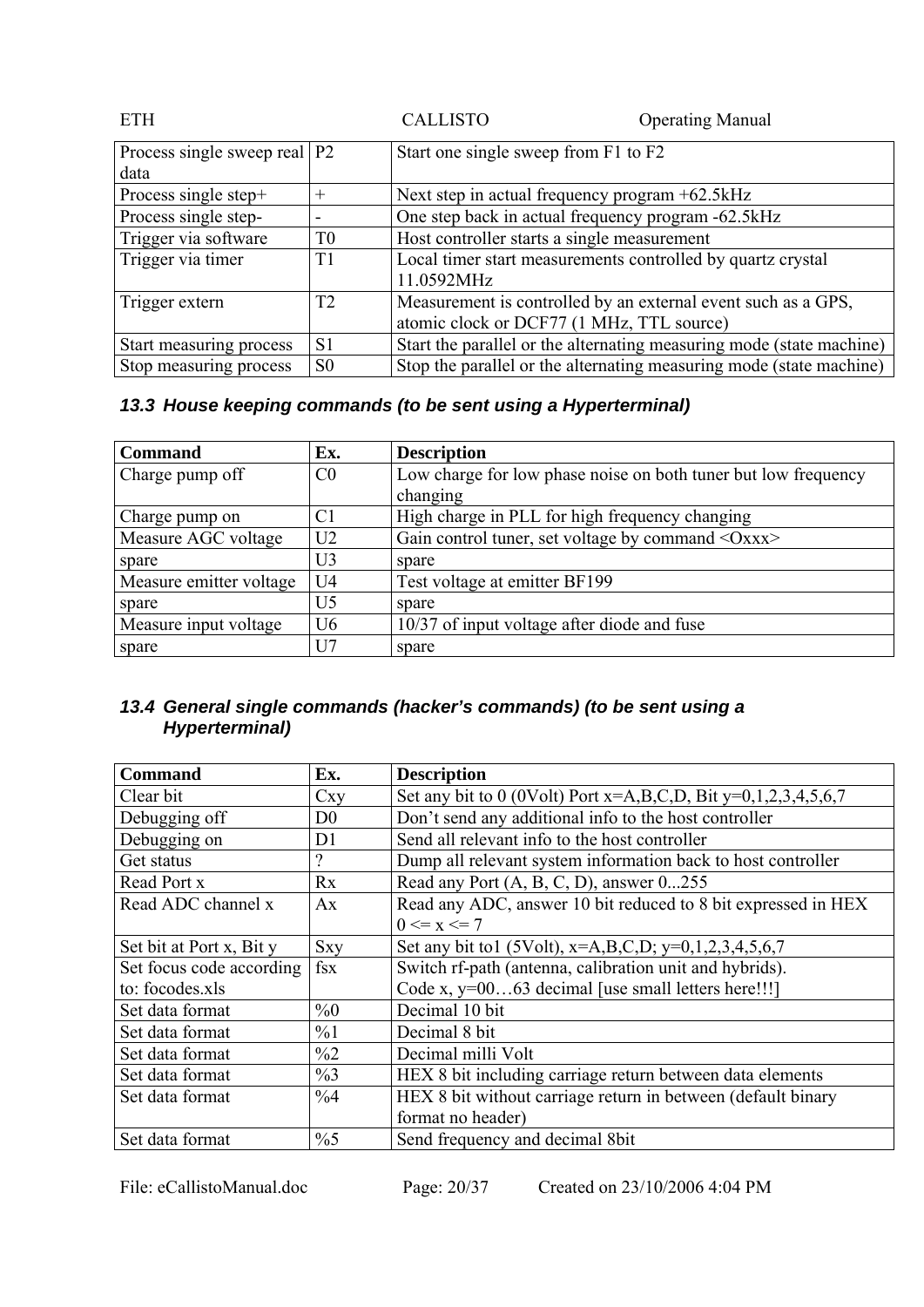### *Measuring a full channel overview using the hyper terminal*

|                | $\leq$ Choose caption file on hyper terminal menu and save it as filename.txt $\geq$ |
|----------------|--------------------------------------------------------------------------------------|
| D <sub>1</sub> | (enable debug)                                                                       |
| O120           | (default gain)                                                                       |
| T <sub>0</sub> | (software trigger)                                                                   |
| M1             | (select delay to 1 msec or any other $\ge$ 1 msec)                                   |
| F0045.0        | (set start frequency and select F0 for RX1, or F1 for RX2)                           |
| L13200         | (measure 13200 points, 62.5 kHz step size, from 45 MHz to 870 MHz)                   |
| $\%5$          | (send frequency and voltage in spreadsheet format)                                   |
| $\mathcal{P}$  | (get status to get all relevant parameters)                                          |
| P <sub>2</sub> | (start a single sweep)                                                               |
|                | (now incoming data are stored on disk, just wait a few seconds)                      |
|                |                                                                                      |

< Close actual capture file >

< Start EXCEL or any other spreadsheet, load file.txt and make a XY-plot >

## **14 Focuscode, switchcode, rf-path**

| Switch         | <b>Hybrid</b> |                |     |                                                                                        |                 | measurement process on integrator card  |                           |                           |
|----------------|---------------|----------------|-----|----------------------------------------------------------------------------------------|-----------------|-----------------------------------------|---------------------------|---------------------------|
| code           | <b>Select</b> | Fokuscode      |     | rf-path description                                                                    | 1. $~110 \mu s$ | $2. -110 \mu s$<br>Sum. &               | $3. -110 \mu s$<br>Sum. & | 4.<br>$~110\mu s$<br>Sum. |
| dec            |               | path           | dec |                                                                                        | Sum. & Min.     | Sub.                                    | Sub.                      | & Min.                    |
| $\mathbf 0$    | $\Omega$      | A <sub>1</sub> | 63  | Left circular polarization until 1GHz                                                  |                 | left circular polarization              |                           |                           |
| 0              | 1             | A <sub>3</sub> | 61  | Left circular polarization above 1GHz                                                  |                 | left circular polarization              |                           |                           |
| 1              | $\Omega$      | A2             | 62  | Right circular Polarization until 1GHz<br>Right circular Polarization above            |                 | right circular polarization             |                           |                           |
| 1              | 1             | A4             | 60  | 1GHz                                                                                   |                 | right circular polarization             |                           |                           |
| $\overline{2}$ |               | A <sub>5</sub> | 59  | Linear feed nr. 1                                                                      |                 | linear feed nr. 1                       |                           |                           |
| 3              |               | A <sub>6</sub> | 58  | Linear feed nr. 2                                                                      |                 | linear feed nr. 2                       |                           |                           |
| 4              | $\mathbf 0$   | <b>B1</b>      | 57  | 50 ohm termination until 1GHz (left)<br>50 ohm termination above 1GHz                  |                 | 50 ohm                                  |                           |                           |
| 4              | 1             | B <sub>3</sub> | 55  | (left)                                                                                 | 50 ohm          |                                         |                           |                           |
| 5              | $\Omega$      | <b>B2</b>      | 56  | 50 ohm termination until 1GHz (right)<br>50 ohm termination above 1GHz                 |                 | 50 ohm                                  |                           |                           |
| 5              | 1             | <b>B4</b>      | 54  | (right)                                                                                |                 | 50 ohm                                  |                           |                           |
| 6              |               | B <sub>5</sub> | 53  | 50 ohm termination linearpath 1                                                        |                 | 50 ohm                                  |                           |                           |
| $\overline{7}$ | ٠             | B <sub>6</sub> | 52  | 50 ohm termination linearpath 2                                                        |                 | 50 ohm                                  |                           |                           |
| 8              | $\Omega$      | C <sub>1</sub> | 51  | Noise -10dB left circular until 1GHz<br>(isol)<br>Noise -10dB left circular above 1GHz |                 | noise -10dB left circular polarization  |                           |                           |
| 8              | 1             | C <sub>3</sub> | 49  | (isol)                                                                                 |                 | noise -10dB left circular polarization  |                           |                           |
| 9              | $\Omega$      | C <sub>2</sub> | 50  | Noise -10dB right circular until 1GHz<br>(isol)<br>Noise -10dB right circular above    |                 | noise -10dB right circular polarization |                           |                           |
| 9              | 1             | C <sub>4</sub> | 48  | 1GHz (isol)                                                                            |                 | noise -10dB right circular polarization |                           |                           |
| 10             | $\Omega$      | E <sub>1</sub> | 46  | Noise -10dB left circular until 1GHz<br>(inp)<br>Noise -10dB left circular above 1GHz  |                 | noise -10dB left circular polarization  |                           |                           |
| 10             | 1             | E <sub>3</sub> | 44  | (inp)                                                                                  |                 | noise -10dB left circular polarization  |                           |                           |

This list is 100% PHOENIX-2 compatible, e-Callisto may be used with a subset only  $(\leq 1$ GHz)

File: eCallistoManual.doc Page: 21/37 Created on 23/10/2006 4:04 PM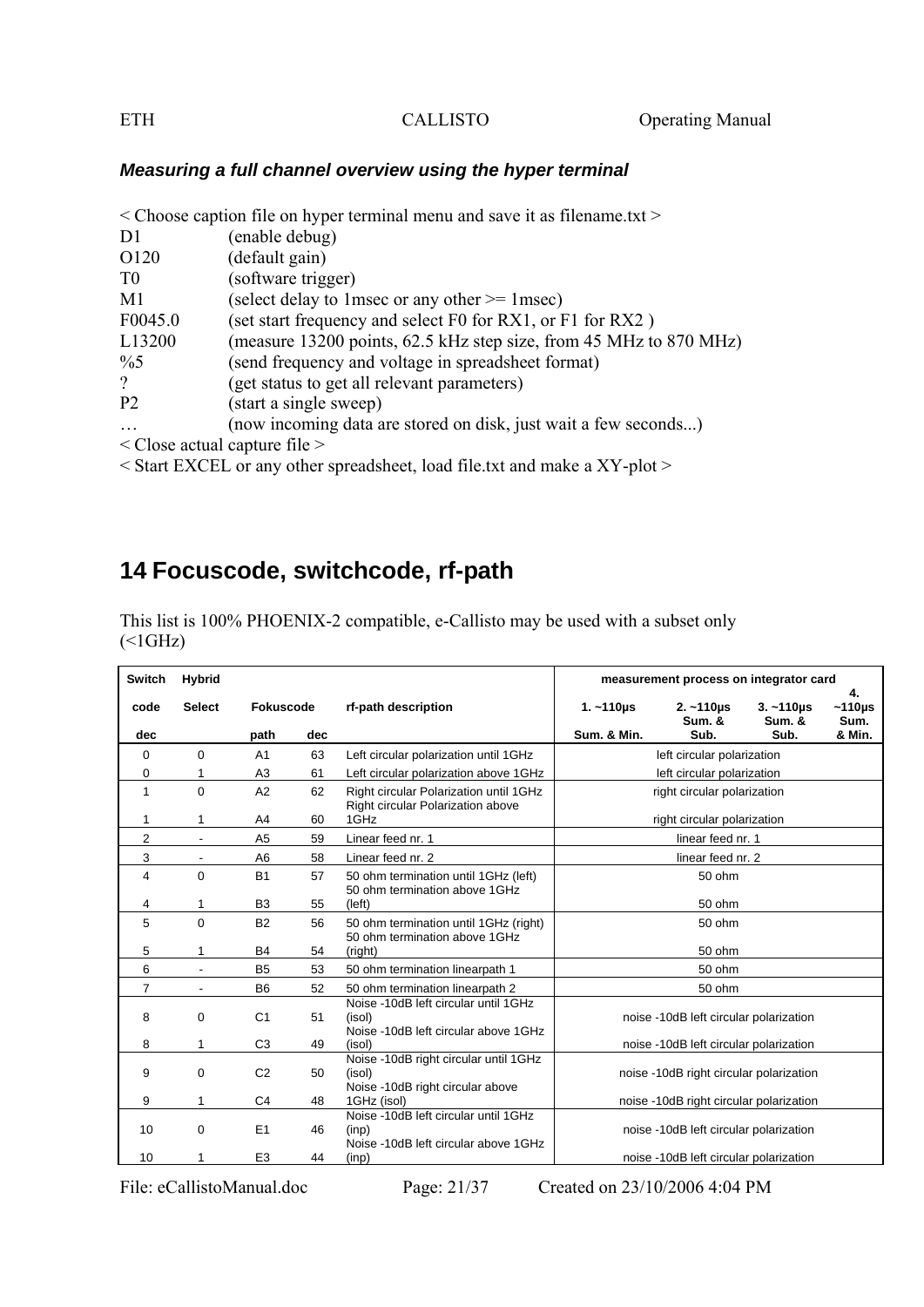| <b>ETH</b> |                          |                |    | <b>CALLISTO</b>                                                                    |                                         | <b>Operating Manual</b>                 |                     |                     |
|------------|--------------------------|----------------|----|------------------------------------------------------------------------------------|-----------------------------------------|-----------------------------------------|---------------------|---------------------|
| 11         | 0                        | E <sub>2</sub> | 45 | Noise -10dB right circular until 1GHz<br>(inp)<br>Noise -10dB right circular above | noise -10dB right circular polarization |                                         |                     |                     |
| 11         | 1                        | E4             | 43 | 1GHz (inp)                                                                         |                                         | noise -10dB right circular polarization |                     |                     |
| 12         |                          | C <sub>5</sub> | 47 | Noise -10dB linear nr. 1                                                           |                                         | noise -10dB linear nr. 1                |                     |                     |
| 13         | $\overline{\phantom{a}}$ | E <sub>6</sub> | 42 | Noise -10dB linear nr. 2                                                           |                                         | noise -10dB linear nr. 2                |                     |                     |
| 14         | $\mathbf 0$              | D1             | 41 | Noise left circular until 1GHz (isol)                                              |                                         | noise left circular polarization        |                     |                     |
| 14         | 1                        | D3             | 39 | Noise left circular above 1GHz (isol)                                              |                                         | noise left circular polarization        |                     |                     |
| 15         | $\mathbf 0$              | D <sub>2</sub> | 40 | Noise right circular until 1GHz (isol)                                             |                                         | noise right circular polarization       |                     |                     |
| 15         | 1                        | D4             | 38 | Noise right circular above 1GHz (isol)                                             |                                         | noise right circular polarization       |                     |                     |
| 16         | $\mathbf 0$              | F1             | 36 | Noise left circular until 1GHz (inp)                                               |                                         | noise left circular polarization        |                     |                     |
| 16         | 1                        | F <sub>3</sub> | 34 | Noise left circular above 1GHz (inp)                                               |                                         | noise left circular polarization        |                     |                     |
| 17         | $\mathbf 0$              | F <sub>2</sub> | 35 | Noise right circular until 1GHz (inp)                                              |                                         | noise right circular polarization       |                     |                     |
| 17         | 1                        | F4             | 33 | Noise right circular above 1GHz (inp)                                              |                                         | noise right circular polarization       |                     |                     |
| 18         | $\blacksquare$           | D <sub>5</sub> | 37 | Noise linear nr. 1                                                                 |                                         | noise linear nr. 1                      |                     |                     |
| 19         |                          | F <sub>6</sub> | 32 | Noise linear nr. 2                                                                 |                                         | noise linear nr. 2                      |                     |                     |
| 20         | $\mathbf 0$              | A1             | 63 | Normal mode SUM=L+R, DIF=L-R                                                       | left circ. pol.                         |                                         |                     | left circ.<br>pol.  |
| 20         | 0                        | A <sub>2</sub> | 62 | Normal mode SUM=L+R, DIF=L-R                                                       |                                         | right circ.<br>pol.                     | right circ.<br>pol. |                     |
| 20         | 1                        | A <sub>3</sub> | 61 | Normal mode SUM=L+R, DIF=L-R                                                       | left circ. pol.                         | right circ.                             | right circ.         | left circ.<br>pol.  |
| 20         | 1                        | A4             | 60 | Normal mode SUM=L+R, DIF=L-R                                                       |                                         | pol.                                    | pol.                |                     |
| 21         | $\mathbf 0$              | A1             | 63 | Left circular polarization DICKE                                                   | left circ. pol.                         |                                         |                     | left circ.<br>pol.  |
| 21         | $\pmb{0}$                | <b>B1</b>      | 57 | Left circular polarization DICKE                                                   |                                         | 50 ohm                                  | 50 ohm              |                     |
| 21         | 1                        | A <sub>3</sub> | 61 | Left circular polarization DICKE                                                   | left circ. pol.                         |                                         |                     | left circ.<br>pol.  |
| 21         | 1                        | B1             | 57 | Left circular polarization DICKE                                                   | 50 ohm                                  |                                         | 50 ohm              |                     |
|            |                          |                |    |                                                                                    |                                         |                                         |                     | right circ.         |
| 22         | 0                        | A <sub>2</sub> | 62 | Right circular polarization DICKE                                                  | right circ. pol.                        |                                         |                     | pol.                |
| 22         | $\pmb{0}$                | <b>B1</b>      | 57 | Right circular polarization DICKE                                                  |                                         | 50 ohm                                  | 50 ohm              | right circ.         |
| 22         | 1                        | A4             | 60 | Right circular polarization DICKE                                                  | right circ. pol.                        |                                         |                     | pol.                |
| 22         | 1                        | <b>B1</b>      | 57 | Right circular polarization DICKE                                                  |                                         | 50 ohm                                  | 50 ohm              |                     |
| 23         | $\blacksquare$           | A <sub>5</sub> | 59 | Linear feed nr. 1 DICKE                                                            | linear 1                                |                                         |                     | linear 1            |
| 23         |                          | B <sub>5</sub> | 53 | Linear feed nr. 1 DICKE                                                            |                                         | 50 ohm                                  | 50 ohm              |                     |
| 24         |                          | A6             | 58 | Linear feed nr. 2 DICKE                                                            | linear <sub>2</sub>                     |                                         |                     | linear <sub>2</sub> |
| 24         |                          | B6             | 52 | Linear feed nr. 2 DICKE                                                            |                                         | 50 ohm                                  | 50 ohm              |                     |
|            |                          |                |    |                                                                                    |                                         |                                         |                     | N-10dB              |
| 25         |                          | C <sub>5</sub> | 47 | Difference calibration linear nr. 1                                                | N-10dB lin. 1                           |                                         |                     | lin. 1              |
| 25         |                          | cB5            | 31 | Difference calibration linear nr. 1                                                |                                         | 50 ohm                                  | 50 ohm              |                     |
| 26         |                          | cB5            | 31 | Difference zero calibration linear nr.<br>1                                        |                                         | 50 ohm termination                      |                     |                     |
|            |                          |                |    |                                                                                    |                                         |                                         |                     | N-                  |
|            |                          |                |    |                                                                                    |                                         |                                         |                     | 10dB                |
| 27         |                          | E <sub>6</sub> | 42 | Difference calibration linear nr. 2                                                | N-10dB lin. 2                           |                                         |                     | lin. 2              |
| 27         |                          | eB6            | 30 | Difference calibration linear nr. 2<br>Difference zero calibration linear nr.      |                                         | 50 ohm                                  | 50 ohm              |                     |
| 28         |                          | eB6            | 30 | 2                                                                                  |                                         | 50 ohm termination                      |                     |                     |
|            |                          |                |    |                                                                                    |                                         |                                         |                     |                     |

What we really apply to the FPU is the so called 'Fokuscode' in decimal format from 30…63.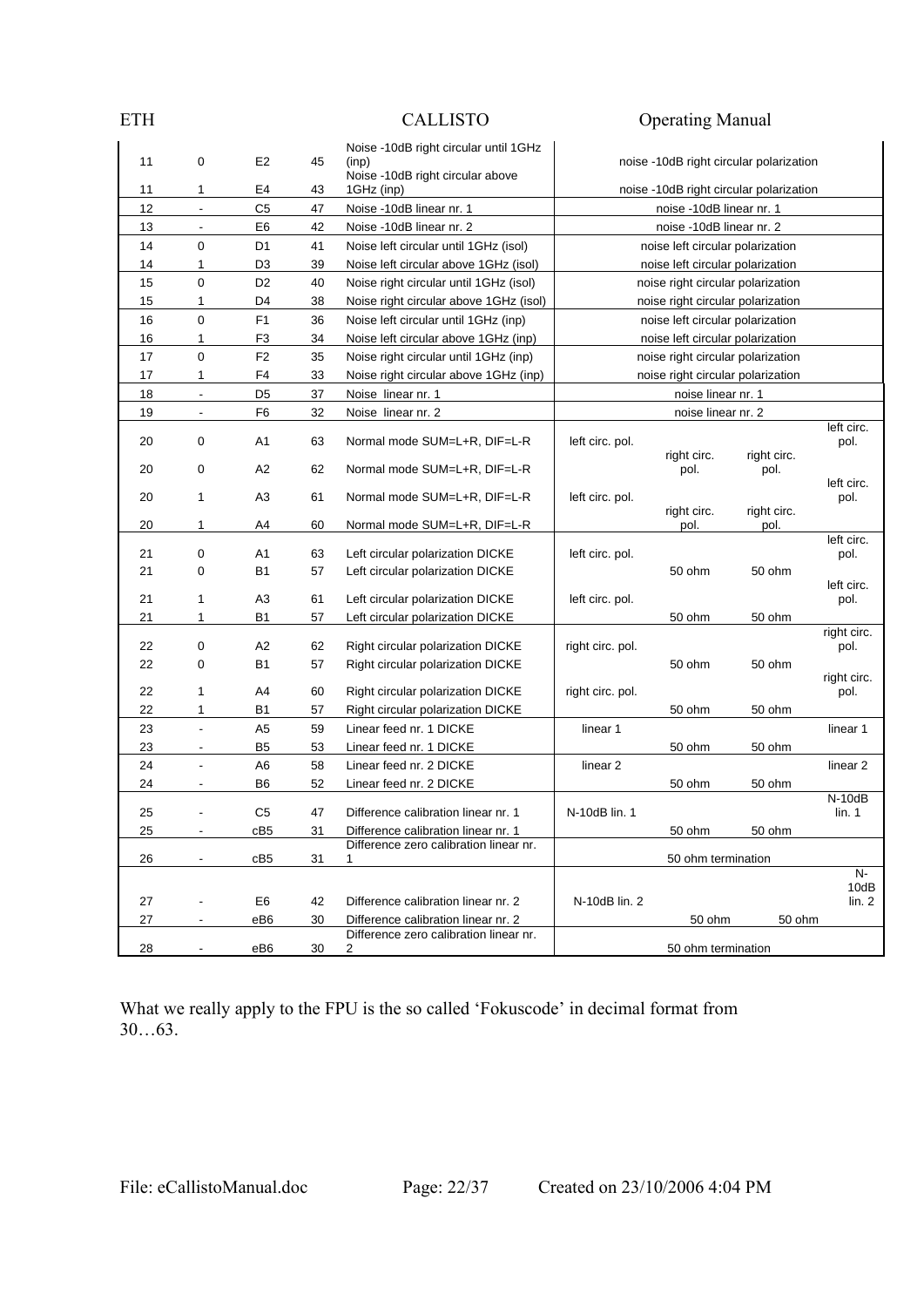## **15 Cartridge Connectors**

## *15.1 Power Callisto (3pol) male*

 $1 = +12$ Volt supply Callisto 0,5A  $2 =$ shield  $3 = GND$ 

## *15.2 External Clock (BNC) female*

 $1 =$  timer/counter #1 (TTL) [1MHz, TTL/5V, 50 $\Omega$ ]  $2 = GND$ 

## *15.3 Audio output (Mini jack)*

 $1 =$  Audio out (to Audio in of PC or Notebook)  $2 = GND$ 

## *15.4 Serial port RS232 SUB-D9*

 $2 = TX$  $3 = RX$  $5 = GND$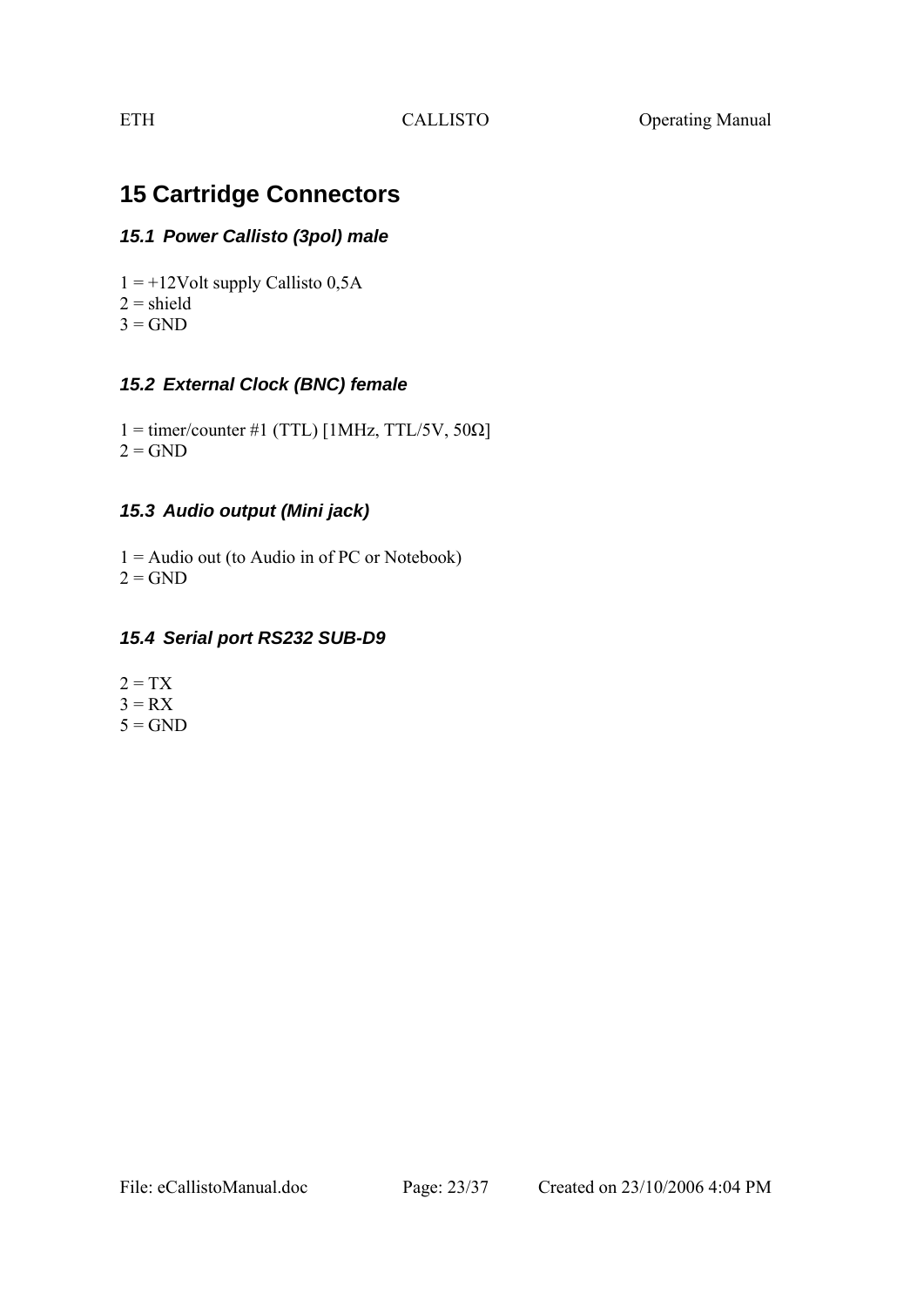### *15.5 FPU interface connector SUB-D25 female*

| <b>Terminal</b> | <b>Callisto</b>  | <b>FPU</b>        | <b>Comment</b>                              |  |
|-----------------|------------------|-------------------|---------------------------------------------|--|
| $\mathbf{1}$    | Data+            | Data+             | RS485 connection FPU⇔FPU-controller         |  |
| $\overline{2}$  | Nil              | Nil               | Spare                                       |  |
| $\overline{3}$  | Vcc              | $FC0+$            | FPU control bit 0 high potential            |  |
| $\overline{4}$  | Vcc              | $FC1+$            | FPU control bit 1 high potential            |  |
| $\overline{5}$  | Vcc              | $FC2+$            | FPU control bit 2 high potential            |  |
| $\overline{6}$  | Vcc              | $FC3+$            | FPU control bit 3 high potential            |  |
| $\overline{7}$  | Vcc              | $FC4+$            | FPU control bit 4 high potential            |  |
| $\overline{8}$  | Vcc              | $FC5+$            | FPU control bit 5 high potential            |  |
| 9               | V fpu            | U input           | Power supply FPU 32V48V dc (high potential) |  |
| 10              | $V$ fpu          | U input           | Power supply FPU 32V48V dc (high potential) |  |
| 11              | V fpu            | U input           | Power supply FPU 32V48V dc (high potential) |  |
| 12              | V fpu            | U input           | Power supply FPU 32V48V dc (high potential) |  |
| 13              | GND fpu          | Shield            | Shield for all wires                        |  |
| 14              | Data-            | Data-             | RS485 connection FPU⇔FPU-controller         |  |
| 15              | Nil              | Nil               | Spare                                       |  |
| 16              | FPU <sub>0</sub> | FC <sub>0</sub> - | FPU control bit 0 low potential             |  |
| 17              | FPU1             | $FC1-$            | FPU control bit 1 low potential             |  |
| 18              | FPU <sub>2</sub> | $FC2-$            | FPU control bit 2 low potential             |  |
| 19              | FPU3             | $FC3-$            | FPU control bit 3 low potential             |  |
| 20              | FPU4             | FC4-              | FPU control bit 4 low potential             |  |
| 21              | FPU5             | $FC5-$            | FPU control bit 5 low potential             |  |
| 22              | GND fpu          | <b>GND</b>        | Power supply FPU 32V48V dc (low potential)  |  |
| 23              | GND fpu          | <b>GND</b>        | Power supply FPU 32V48V dc (low potential)  |  |
| 24              | GND fpu          | <b>GND</b>        | Power supply FPU 32V48V dc (low potential)  |  |
| 25              | GND fpu          | <b>GND</b>        | Power supply FPU 32V48V dc (low potential)  |  |

### **Remarks:**

Each FCx– should be twisted with its partner FCx+, where  $0 \le x \le 5$ Each U\_input should be twisted with its partner GND Data+ and Data- should also be twisted together The orange shaded pins are not used within e-Callisto, they are used in Phoenix-2 and Phoenix-3 only!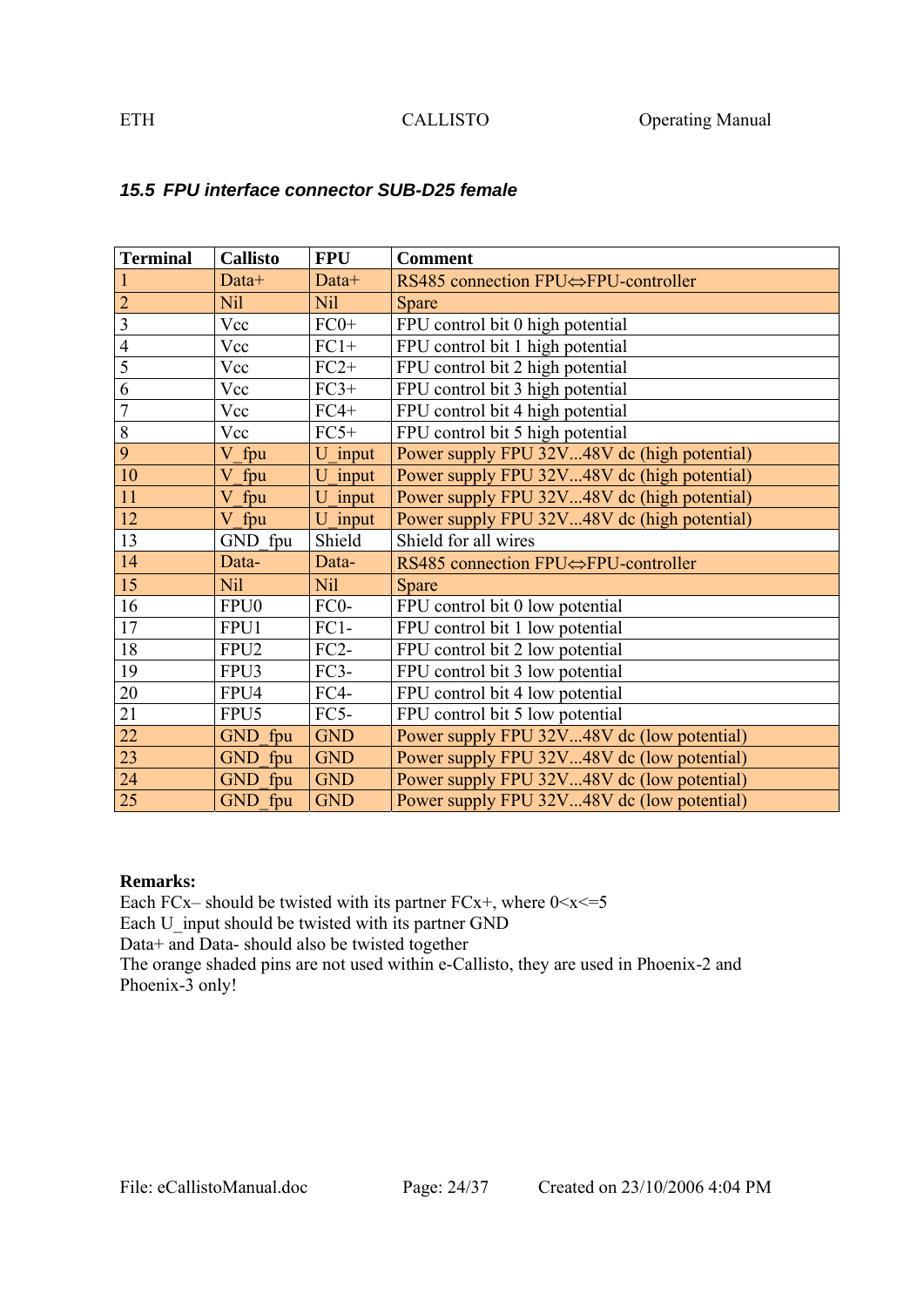## **16 Board connectors**

#### *16.1 KL1 (screw-terminal 2pol, power supply)*

K1.01 = Power supply input  $+10$ Vdc ...  $+15$ Vdc / 500mA K1.02 = Power supply input  $0V = GND$ 

#### *16.2 KL2 (ICSP6 programming plug)*

 $KL2.1 = PB6 = MISO$  $KL2.2 = +5V$  $KL2.3 = PB7 = SCK$  $KL2.4 = PB5 = MOSI$  $KL2.5 = RESET = RST$  (pull up 47 kohm to +5V)  $KL2.6 = GND = 0V$ 

#### *16.3 K3 (header 14pol, digital output to FPU)*

 $K3.01 = FOPA$ <sup>0</sup>  $K3.02 = +5$ Volt processor  $K3.03 = FOPA$  1  $K3.04 = +5$ Volt processor  $K3.05 = FOPA$  2  $K3.06 = +5$ Volt processor  $K3.07 = FOPA$  3  $K3.08 = +5$ Volt processor  $K3.09 = FOPA$  4  $K3.10 = +5$ Volt processor  $K3.11 = FOPA$  5  $K3.12 = +5$ Volt processor  $K3.13 = GND$  $K3.14 = GND$ 

#### *16.4 K4 (header 6pol, RS232 in/out)*

 $K4.01 =$  Video (from detector/integrator)  $K4.02 = GND$  $K4.03 =$  Clock input 1MHz, TTL  $K4.04 = GND$  $K4.05 = TX$ , RS232  $K4.06 = GND$  $K4.07 = RX$ , RS232  $K4.06 = GND$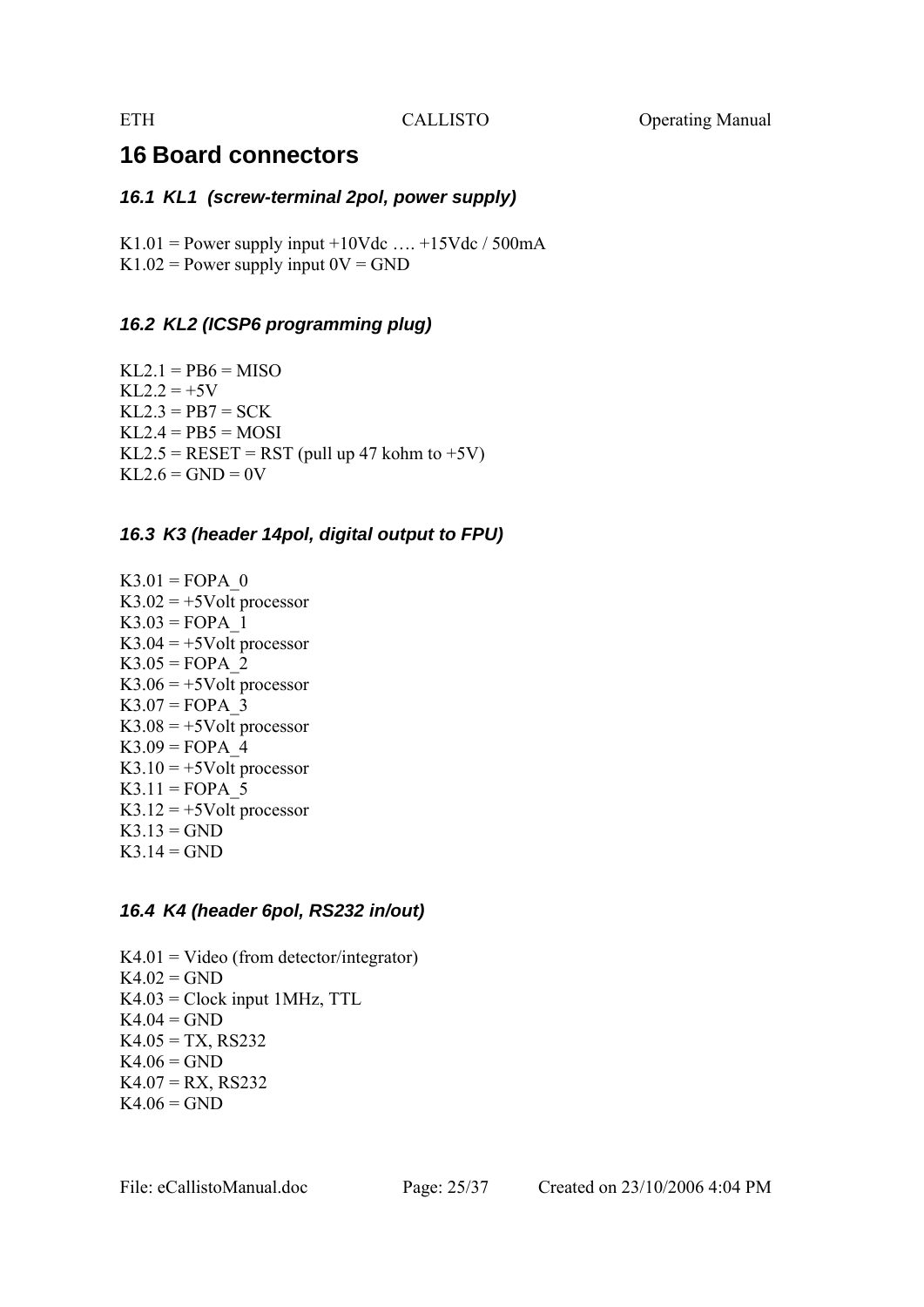## **17 Specifications**

| <b>Parameter</b>         | Range                                    | Unit               |
|--------------------------|------------------------------------------|--------------------|
| Frequency range          | $45.0 - 870.0$                           | <b>MHz</b>         |
|                          | (in 3 separate rf-band, see tuner spec.) |                    |
| Frequency resolution     | 62.5                                     | <b>KHz</b>         |
| Observation bandwidth    | 300 / 378                                | KHz @ -3dB / -10dB |
| Antenna input impedance  | $\sim 50$                                | $\Omega$           |
| Dynamic range            | $-120-10$<br>2)                          | dBm                |
| <b>SFDR</b>              | >40                                      | dB                 |
| Gradient                 | $25.4 \pm 1$                             | mV/dB              |
| Noise figure max         | 10                                       | dB                 |
| ALLAN time @ To          | >100                                     | Sec                |
| Warm up time             | 15                                       | Minutes            |
| Sampling time internal   | $\leq 800$                               | Samples/sec        |
| clock                    | 1)                                       |                    |
| Sampling time external   | $\leq 1000$                              | Samples/sec        |
| clock                    | 1)                                       |                    |
| Max. Gradient dF/dT      | ~10.0                                    | MHz/msec           |
| Number of channels       | 1, 2, 4, 5, 8, 10, 20,  500              | entries            |
| Timing uncertainty       | $\leq 0.3$                               | sec                |
| Voltage power supply     | $12.0 \pm 2$                             | Volt               |
| Current power supply     | $\sim$ 225 $\pm$ 5                       | mA                 |
| COM-parameters           | 115200N81                                | Baudrate           |
|                          | (no handshake)                           |                    |
| Input configuration file | callisto.cfg                             | <b>ASCII</b>       |
| Input scheduler file     | scheduler.cfg                            | <b>ASCII</b>       |
| Input frequency program  | frq99999.cfg                             | <b>ASCII</b>       |
| Output data file         | XXXX_yyyymmdd_hhmmss_ff.fit 3)           | <b>FITS</b>        |
| Output log file          | LOGyyyymmddhhmmss.TXT                    | <b>ASCII</b>       |
| Output overview file     | OV_XXXX_yyyymmddhhmmss.PRN               | <b>ASCII</b>       |
| Output light curve       | LCyyyymmdd uuu nnnnnn.txt                | <b>ASCII</b>       |
| Weight (without cables)  | 850                                      | grams              |
| Dimensions               | $\overline{W}$ = 110, H = 82, D = 200    | mm                 |

Remarks:

1) higher measuring speeds are possible, if one accepts a reduction in SNR, see http://www.exp-

astro.phys.ethz.ch/astro1/Users/cmonstei/instrument/callisto/fm/fm.htm

There is some additional loss of channels at the low end of the sweep due to finite speed of VCO in the internal synthesizer. One has to expect a loss in channels of about 1.25% of number of pixels per sweep. E.g. for a sweep rate of 800 pixels/sec we expect a loss of up to 10 channels. These channels have to be ignored during data analysis.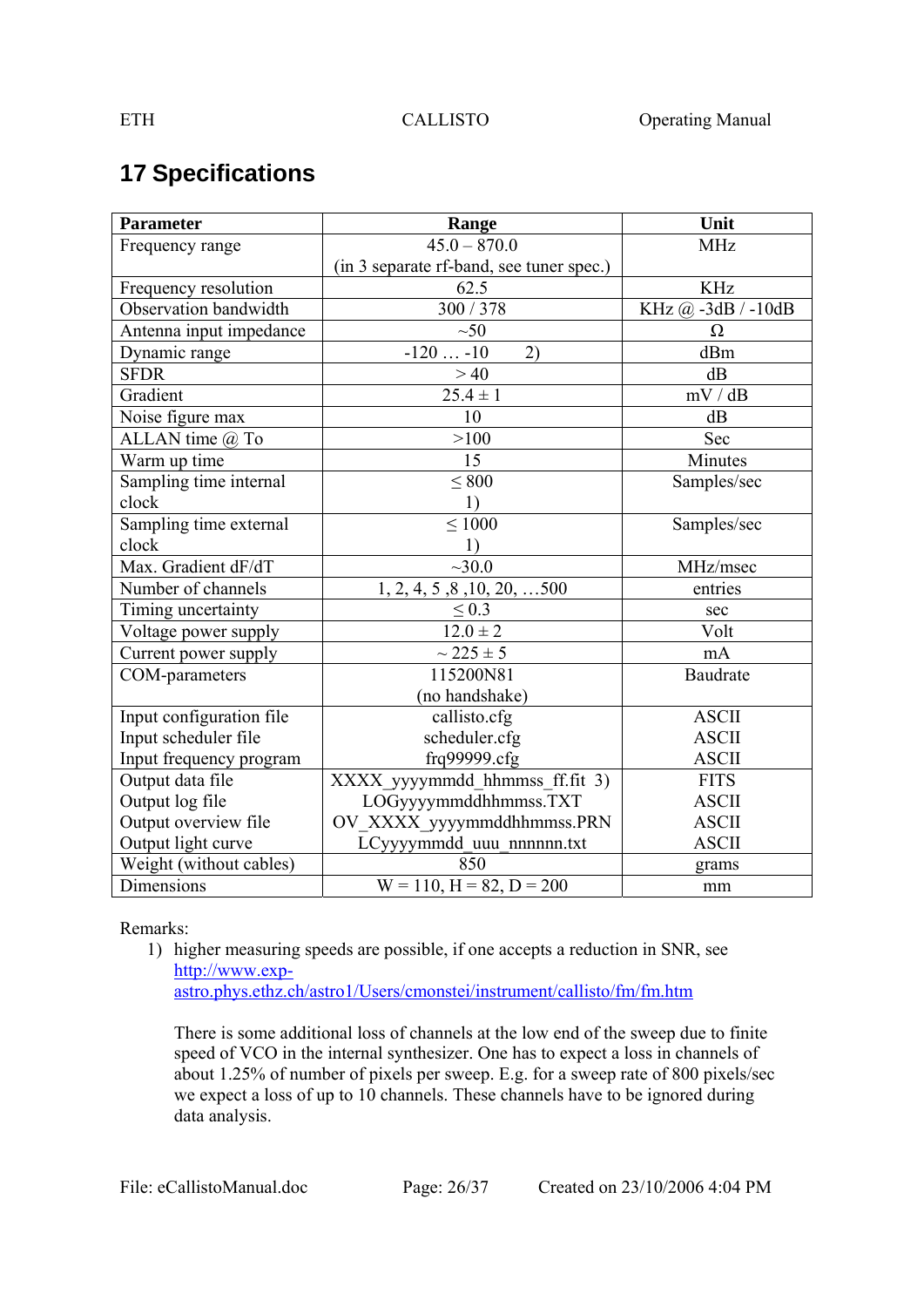- 2) Sensitivity depends on control voltage on AGC input, see sensitivity plot
- 3) XXXX stands for station name like BLEN, OOTY, GAURI, SSRT, KASI etc.

## **18 Possible data rates**

#### *18.1 Internal clock only*

| internal<br>clock | pixel/s |                | <b>Nsps</b>    |
|-------------------|---------|----------------|----------------|
|                   |         | mpps           |                |
|                   | 40      | 1              | 40             |
|                   |         | $\overline{2}$ | 20             |
|                   |         | 4              | 10             |
|                   |         | 5              | 8              |
|                   |         |                |                |
|                   | 100     | 10             | 10             |
|                   |         | 20             | 5              |
|                   |         | 50             | $\overline{2}$ |
|                   |         |                |                |
|                   | 400     | 10             | 40             |
|                   |         | 20             | 20             |
|                   |         | 50             | 8              |
|                   |         | 100            | 4              |
|                   |         | 200            | $\overline{c}$ |
|                   |         | 400            | 1              |
|                   |         |                |                |
|                   | 800     | 20             | 40             |
|                   |         | $\Lambda$      | ንስ             |

| 20<br>40<br>50<br>16<br>100<br>200<br>400 | <u>vvv</u> | ∼ | ᠇៴ |
|-------------------------------------------|------------|---|----|
|                                           |            |   |    |
|                                           |            |   |    |
|                                           |            |   |    |
|                                           |            |   |    |
|                                           |            |   |    |

mpps = measurement points per second,  $1 \le m$  mpps  $\le 500$ , integer only  $nsps = number of sweeps per second, need to be an integer  $> 0$$ if you want to have a correct filetime length the product of *mpps* and *nsps* must be equal to pixel/s. Speeds above 800 mpps are not recommended due to finite response of synthesizer Default value is 800 pixels/sec (200 pixels/sweep x 4 sweeps/sec)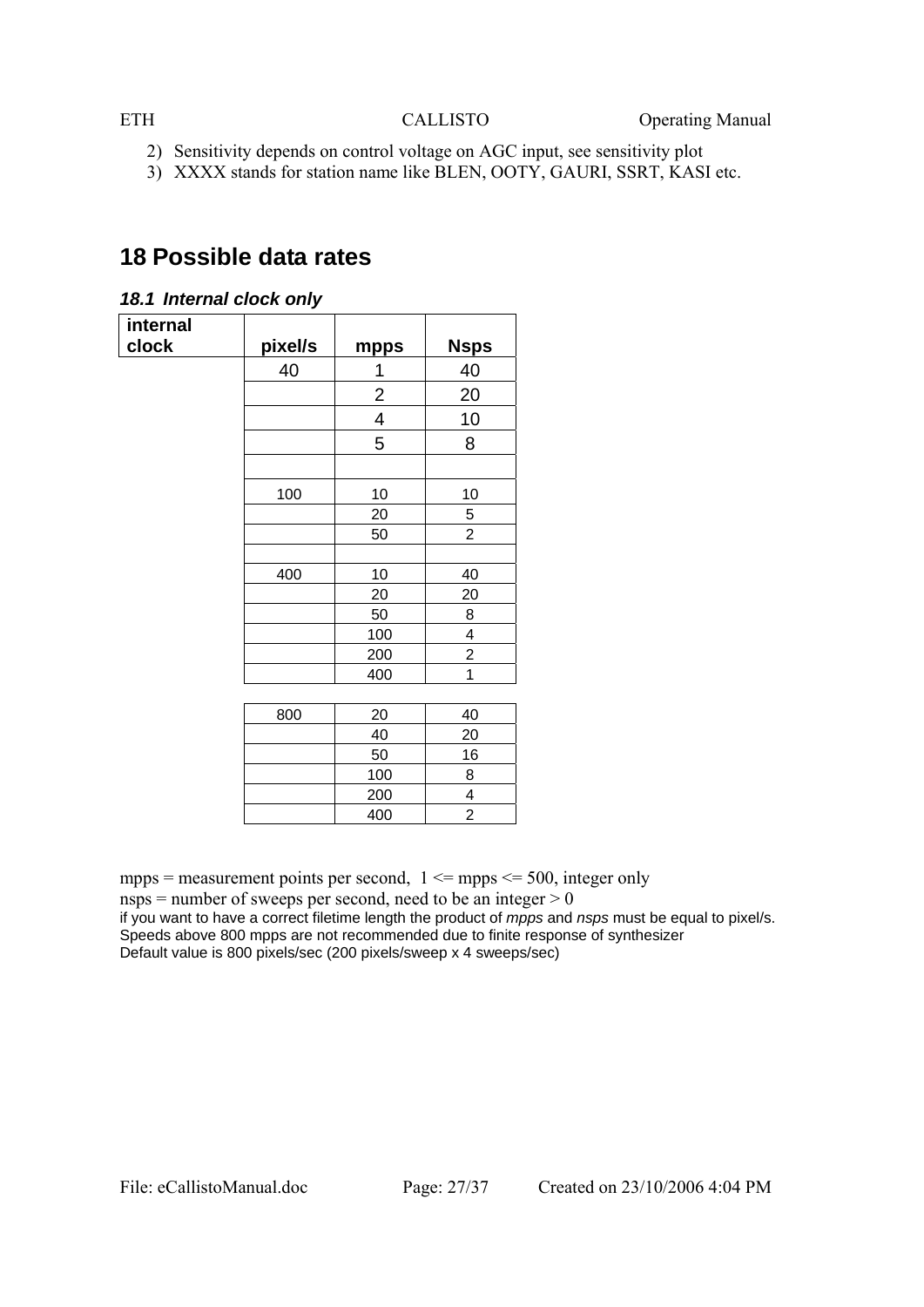| external<br>clock | Pixel/s |                         |                |
|-------------------|---------|-------------------------|----------------|
|                   |         | mpps                    | <u>nsps</u>    |
|                   | 40      | 1                       | 40             |
|                   |         | $\overline{c}$          | 20             |
|                   |         | $\overline{\mathbf{4}}$ | 10             |
|                   |         | 5                       | 8              |
|                   |         |                         |                |
|                   | 100     | 10                      | 10             |
|                   |         | 20                      | 5              |
|                   |         | 50                      | $\overline{2}$ |
|                   |         |                         |                |
|                   |         |                         |                |
|                   | 400     | 10                      | 40             |
|                   |         | 20                      | 20             |
|                   |         | 50                      | 8              |
|                   |         | 100                     | 4              |
|                   |         | 200                     | $\overline{c}$ |
|                   |         | 400                     | $\overline{1}$ |
|                   | 800     | 20                      | 40             |
|                   |         |                         |                |
|                   |         | 40                      | 20             |
|                   |         | 50<br>100               | 16<br>8        |
|                   |         |                         | 4              |
|                   |         | 200<br>400              | $\overline{2}$ |
|                   |         |                         |                |
|                   | 1000    | 20                      | 50             |
|                   |         | 100                     | 10             |
|                   |         | 200                     | $\mathbf 5$    |
|                   |         | 250                     | 4              |
|                   |         | 500                     | $\overline{2}$ |

*18.2 External clock only (1MHz TTL)* 

mpps = measurement points per second,  $1 \le m$  mpps  $\le 500$ , integer only nsps = number of sweeps per second, need to be an integer  $> 0$ if you want to have a correct filetime length the product of *mpps* and *nsps* must be equal to pixel/s. Speeds above 800 mpps are not recommended due to finite response of synthesizer Default value is 800 pixels/sec (200 pixels/sweep x 4 sweeps/sec)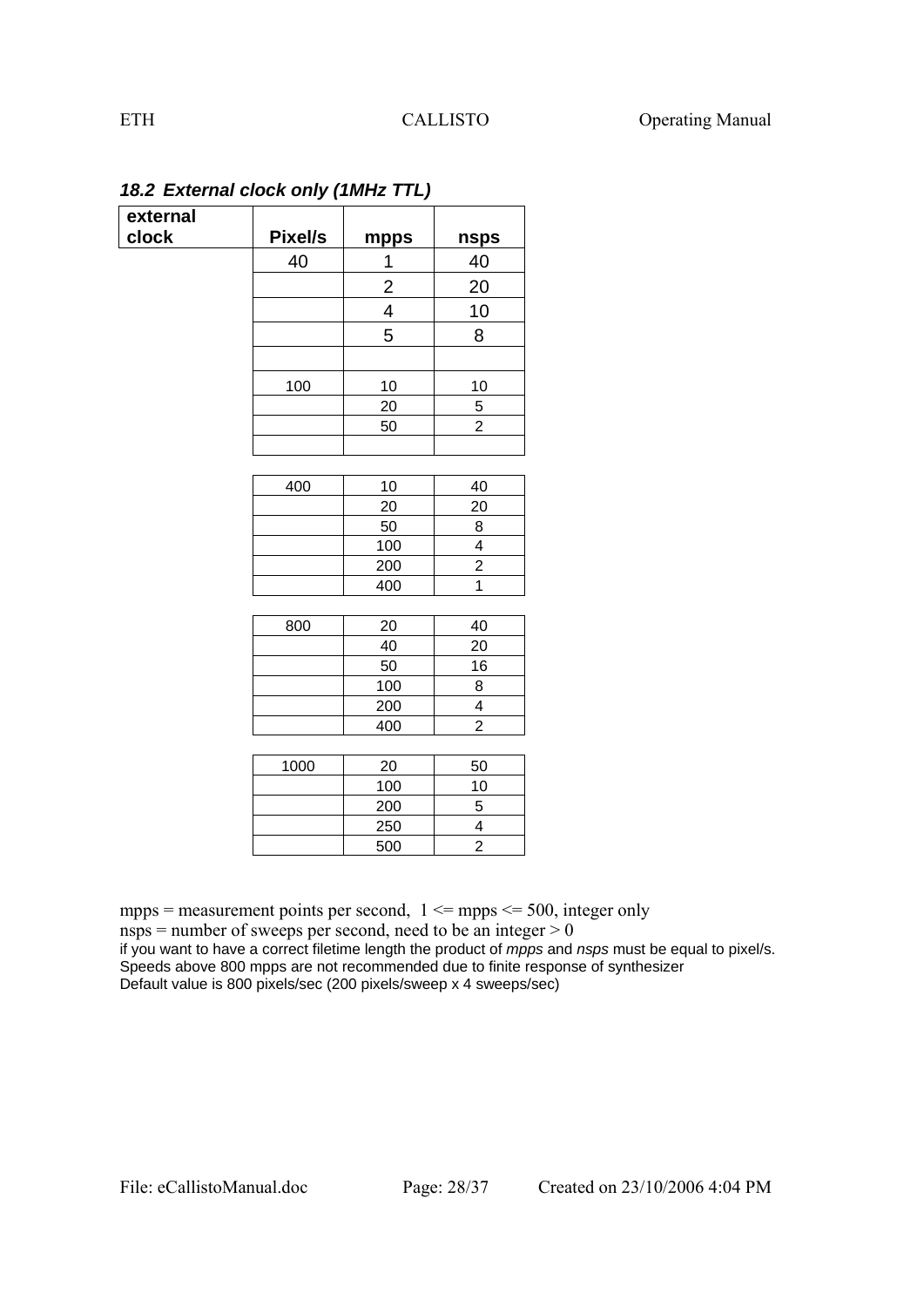## **19 I/O-manual RISC processor ATmega16**

| Analog inputs from periphery |                 |                  |                                |  |  |
|------------------------------|-----------------|------------------|--------------------------------|--|--|
| Signal name                  | Port            | <b>Alias</b>     | <b>Remarks</b>                 |  |  |
| Video                        | PA <sub>0</sub> | ADC <sub>0</sub> | Detector voltage main receiver |  |  |
| 0V                           | PA <sub>1</sub> | ADC1             |                                |  |  |
| AGC                          | PA <sub>2</sub> | ADC <sub>2</sub> | Tuner control voltage          |  |  |
| 0V                           | PA3             | ADC3             |                                |  |  |
| Emitter BF199                | PA4             | ADC4             | IF transistor                  |  |  |
| 0V                           | PA5             | ADC <sub>5</sub> |                                |  |  |
| Input voltage                | PA <sub>6</sub> | ADC <sub>6</sub> | Via divider 10/37              |  |  |
| 0V                           | PA7             | ADC7             |                                |  |  |

| Digital input/output from/to EEPROM |                  |                  |                                       |  |
|-------------------------------------|------------------|------------------|---------------------------------------|--|
| Signal name                         | Port             | <b>Alias</b>     | <b>Remarks</b>                        |  |
|                                     | P <sub>B</sub> 0 | TO               | Timer/Counter0 external counter input |  |
| Clock 1MHz                          | P <sub>B</sub> 1 | T1               | Timer/Counter1 external counter input |  |
|                                     | P <sub>B2</sub>  | AIN <sub>0</sub> |                                       |  |
|                                     | PB <sub>3</sub>  | AIN1             |                                       |  |
| EEPROM~CS                           | P <sub>B4</sub>  | $\sim$ SS        | SPI-EEPROM 25LC320 (32Kbyte) select   |  |
| <b>EEPROM SI</b>                    | P <sub>B5</sub>  | <b>MOSI</b>      | SPI-EEPROM 25LC320 (32Kbyte) input    |  |
| <b>EEPROM SO</b>                    | P <sub>B6</sub>  | <b>MISO</b>      | SPI-EEPROM 25LC320 (32Kbyte) output   |  |
| <b>EEPROM SCK</b>                   | P <sub>B</sub> 7 | <b>SCK</b>       | SPI-EEPROM 25LC320 (32Kbyte) clock    |  |

| Digital outputs to focal plane unit |                 |                   |                                                  |  |
|-------------------------------------|-----------------|-------------------|--------------------------------------------------|--|
| Signal name                         | Port            | <b>Alias</b>      | <b>Remarks</b>                                   |  |
| FOPA 0                              | PC <sub>0</sub> | PC <sub>0</sub>   | Focuscode to FPU which there will be decoded by  |  |
| FOPA 1                              | PC <sub>1</sub> | PC <sub>1</sub>   | either a RISC-processor or a GAL to:             |  |
| FOPA <sub>2</sub>                   | PC <sub>2</sub> | PC <sub>2</sub>   | L, R, hot, cold, hot-10dB, DICKE, Hybrid-select, |  |
| FOPA 3                              | PC <sub>3</sub> | PC <sub>3</sub>   | etc. etc                                         |  |
| FOPA 4                              | PC4             | PC <sub>4</sub>   |                                                  |  |
| FOPA 5                              | PC <sub>5</sub> | PC <sub>5</sub>   |                                                  |  |
| Do not use                          | PC <sub>6</sub> | TOSC <sub>1</sub> | Timer oscillator Pin 1                           |  |
| Do not use                          | PC <sub>7</sub> | TOSC <sub>2</sub> | Timer oscillator Pin 2                           |  |

| Digital input/output to periphery |                             |                   |                                 |
|-----------------------------------|-----------------------------|-------------------|---------------------------------|
| <b>Signalname</b>                 | Port                        | <b>Alias</b>      | <b>Remarks</b>                  |
| <b>RS232-TX</b>                   | PD <sub>0</sub>             | <b>RXD</b>        | RS232 transmission to host PC   |
| <b>RS232-RX</b>                   | PD <sub>1</sub>             | <b>TXD</b>        | RS232 transmission from host PC |
|                                   | P <sub>D</sub> <sub>2</sub> | INT <sub>0</sub>  |                                 |
|                                   | PD <sub>3</sub>             | INT <sub>1</sub>  |                                 |
| <b>SCL</b>                        | PD <sub>4</sub>             | OC1B              | I2C-Clock to tuner              |
| <b>SDA</b>                        | P <sub>D5</sub>             | OC <sub>1</sub> A | I2C-Data to tunern              |
|                                   | P <sub>D6</sub>             | <b>ICP</b>        |                                 |
| <b>AGC</b>                        | PD7                         | OC <sub>2</sub>   | AGC-control via PWM             |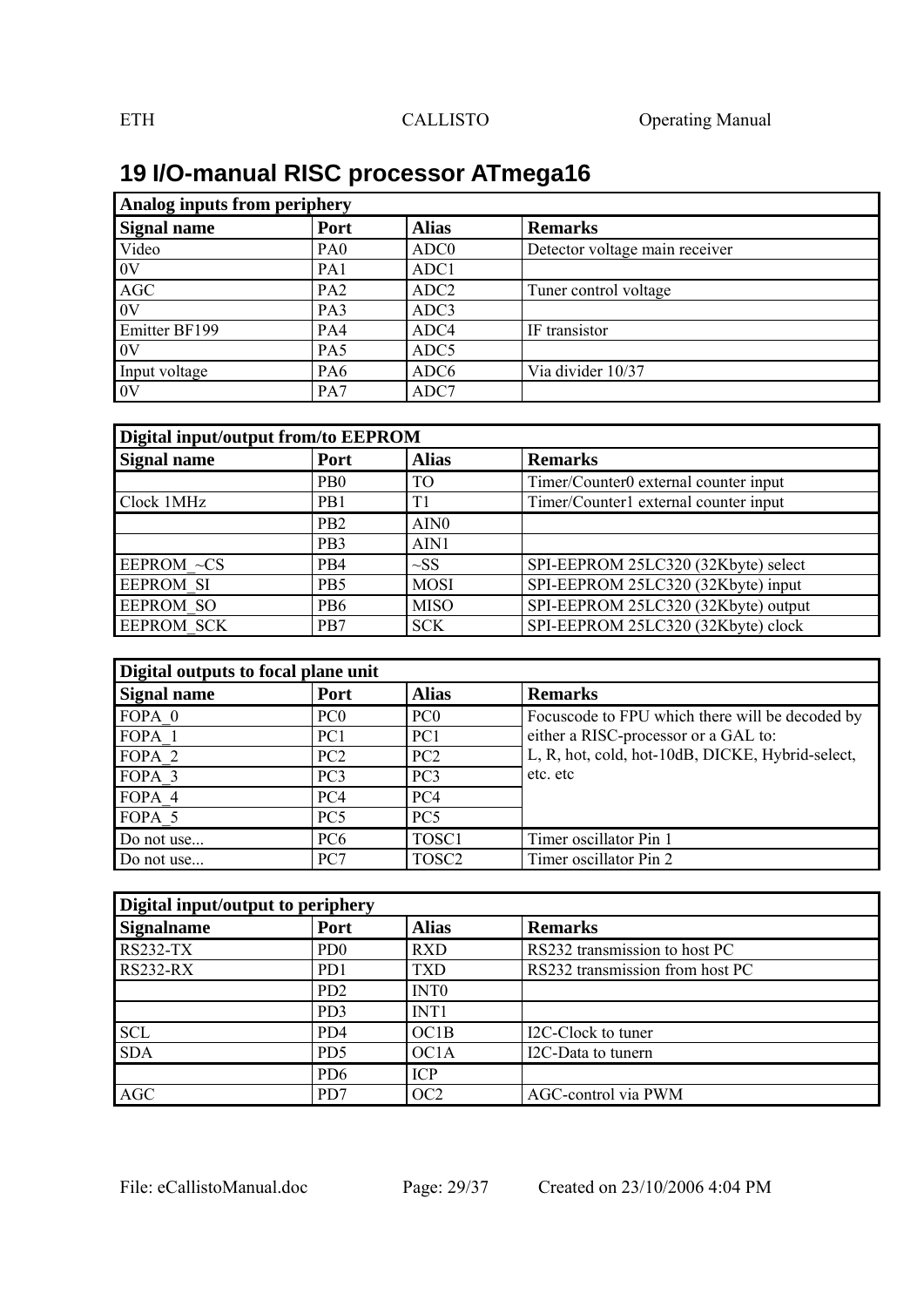## **20 External tools**

## *20.1 Frequency file generator*

This tool (Fgeni.zip), available on our webpage helps you to create a new frequency file out of a spectral overview.

| Generate CALLISTO frequency programm out of a spectral overview                                                                     |                                                                                                 | $\Box$ $\Box$ $\times$<br><b>RAPP/V2.2</b>                                                         |  |
|-------------------------------------------------------------------------------------------------------------------------------------|-------------------------------------------------------------------------------------------------|----------------------------------------------------------------------------------------------------|--|
| Frequency range to exclude:<br>from $\vert \cdot \vert$<br>$\blacktriangleright$<br>to $\vert \cdot \vert$                          | Graph:<br>$Max$ 2500<br><b>Redraw</b><br>Autoscale<br> 500 <br>Min:                             | File(s):<br><b>Help</b><br>Save Program<br>Delete<br>Integrate<br>Exit                             |  |
| Channel selection method:<br>Minimum Detection<br>G<br>Equally Spaced                                                               | \\winhome\cmonstei\<br>My Documents<br>$\rightarrow$ Cprogs<br>BB <sub>6</sub><br>2<br>⊢Fgeni ה | OVS EXAMPLE 20090614 020000.pm<br>0VS_EXAMPLE_20090615_020000.pm<br>OVS_EXAMPLE_20090616_020000.pm |  |
| Type of converter:<br>Direct RX if=rf<br>G.<br>Downconverter if=rf-lo (USB)<br>Downconverter if=lo-rf (LSB)<br>Upconverter if=rf+lo | Fgeni2.2                                                                                        |                                                                                                    |  |
| 200<br>Sweeplength 10400:<br>45<br>rf-startfrequency [MHz]:<br> 870<br>rf-stopfrequency [MHz]:<br>LO (converter) [MHz]:             |                                                                                                 |                                                                                                    |  |
| 255<br>Filenumber FRQxxxxx.cfg:                                                                                                     | $\mathbf{r}$                                                                                    | Preview FrgPrg<br>Refresh List                                                                     |  |

Main window to select and plot a spectral overview. If selected, it will be plotted automatically. If hidden behind other application, move the plotwindow and press 'Redraw'. Then select parameter for new frequency file and press 'Preview FrqPrg'. If o.k., then press 'Save Program'. More instructions by pressing 'Help'-button.



Plot window of a spectral overview. While moving the mouse cursor, one can see frequency and intensity on top of the window. Military satellites near 250 MHz. DBV-T above 500 MHz.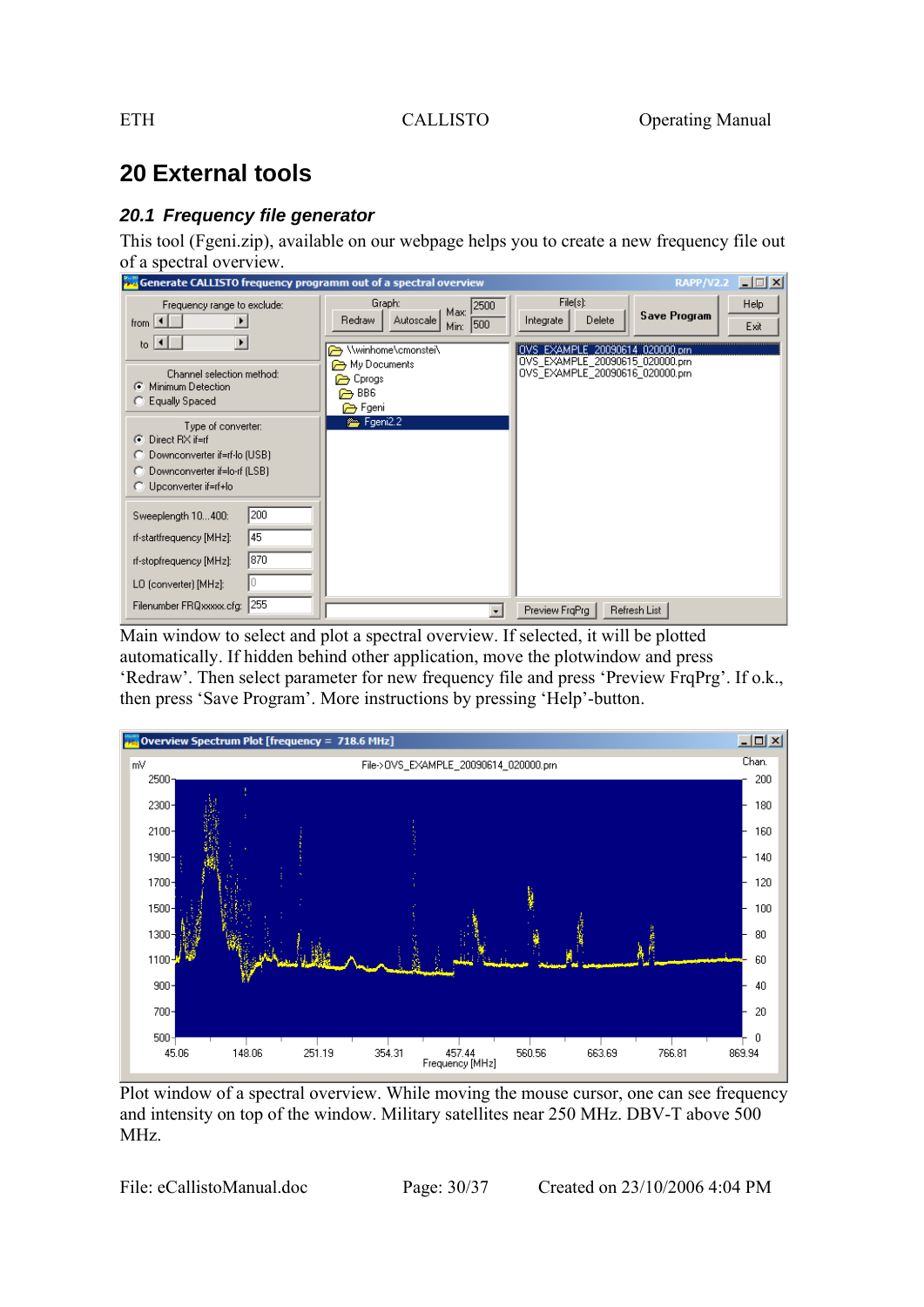## *20.2 Automatic scheduler*

This tool (autosched.zip), available on our webpage helps you to automatically generate a new scheduler file for Callisto, according to your location parameter. Download the zipped file from here: http://www.exp-

astro.phys.ethz.ch/astro1/Users/cmonstei/instrument/callisto/ecallisto/autosched.zip Unzip the file into a separate folder and edit the configuration file 'autosched.cfg' with a simple text editor.

| [longitude]= $-8.1122155$ | // geographical longitude in degree, $=E$                                          |
|---------------------------|------------------------------------------------------------------------------------|
| [latitude]=47.3412278     | // geographical latitude in degree, $=$ S                                          |
| [height]= $416.5$ ]       | // altitude above sea level in meter                                               |
| [delay]= $0.5$            | // delay start(+)/stop(-) from actual sunrise/set, in hours                        |
| [focuscode]=59            | // default focus code                                                              |
|                           | [cfgpath]=D:\scheduler.cfg // configuration file path of Callisto                  |
|                           | [monitoring]=1 // Radio monitoring: create a Spectral OverView once per day (1=on, |
| $2=$ off)                 |                                                                                    |
| $\sim$                    |                                                                                    |

The parameter [delay] can be (mis-)used to cover elevated horizon with about 1h/15°. Don't forget to bring autosched.exe into autostart of windows. All times will automatically be rounded to the next 15 minute interval.

|                                                                                                                                                                   | Sunrise & sunset of today ETH, 2008-12-12 <b>19</b> 8 |  |  |  |
|-------------------------------------------------------------------------------------------------------------------------------------------------------------------|-------------------------------------------------------|--|--|--|
| Date: 01-06-2011                                                                                                                                                  | Local time: 15:49:27                                  |  |  |  |
| Sunrise=03:33:28 -> scheduler.start 03:30:00<br>$\text{Transit}$ =11:23:36 $\rightarrow$ scheduler.restart 11:15:00<br>Sunset=19:14:16 -> scheduler.stop 19:15:00 |                                                       |  |  |  |

Application window allows saving the updated scheduler file immediately by pressing 'Save now' button. The scheduler file is automatically saved at midnight in the folder of Callisto.

## *20.3 Tool to create real-time light curve*

This tool (wwwgeni.zip), available on our webpage helps you to automatically generate in real-time a small plot to put on a website.



Example of a real-time plot from Reeve-observatory in Anchorage, Alaska.

File: eCallistoManual.doc Page: 31/37 Created on 23/10/2006 4:04 PM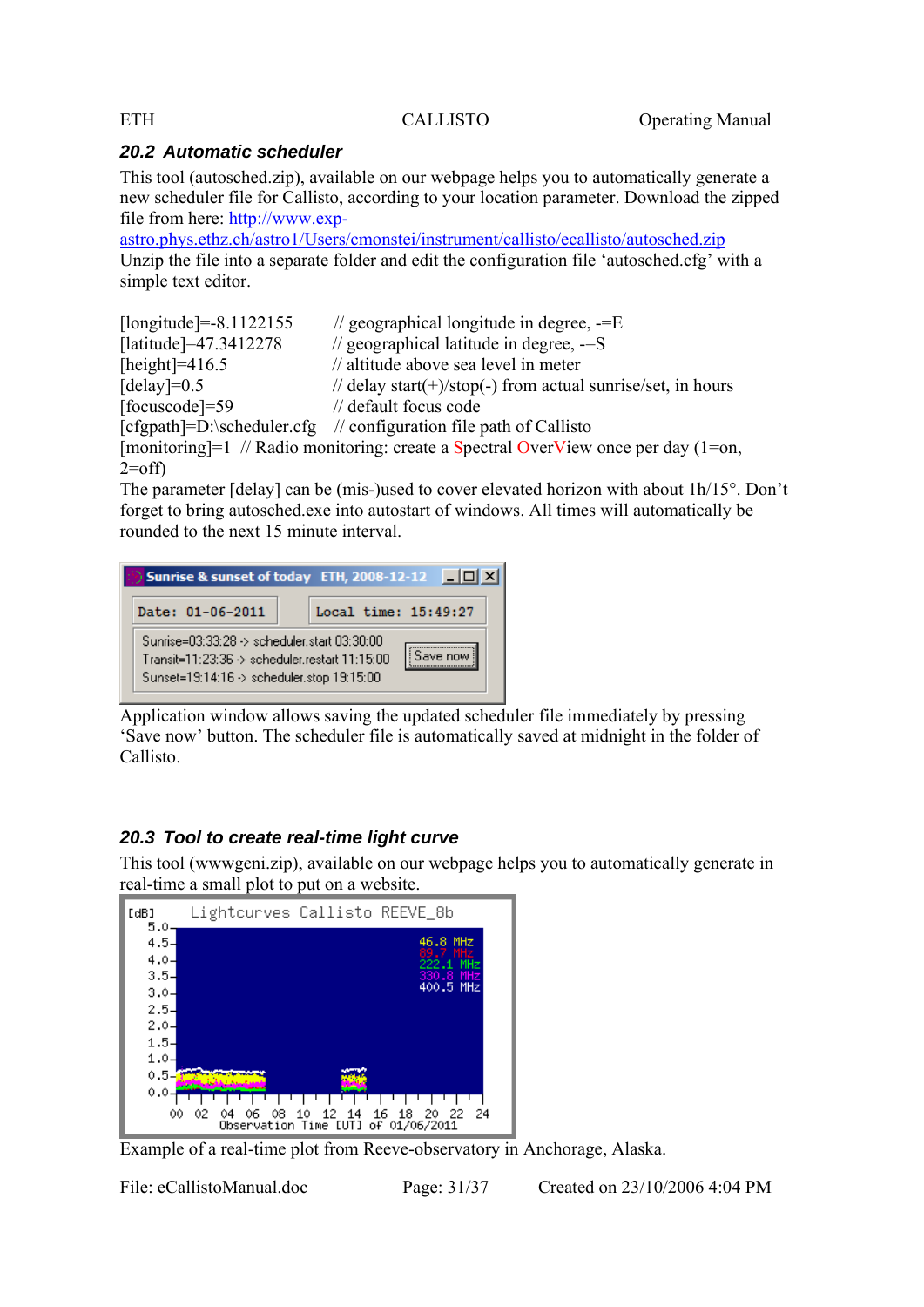Unzip wwwgeni.zip into a separate folder and edit the configuration file 'wwwpar.cfg'. Do not change the keywords, just the green content shown on the right side of the equal-signcharacter.

// where is the config file for Callisto? [configfile]=C:\Scratch\Callisto\callisto.cfg

// where shall the plots be stored? [imagedir]=C:\Scratch\my\_web\_images\

// how often do you want to replot? [timer]=10 //Seconds

// for which date? 0=today, 1=yesterday...  $\text{[dayoffset]} = 0$  // DateOfFile = Today-dayoffset

// y-axis scaling? [yscale]= $5$  // dB for non-calibrated light curves

### *20.4 Automatic FTP-watchdog to upload FIT-files to FTP-server*

This tool, freely available on the internet allows you to automatically upload every FIT-file to our FTP-exchange-server at Technical High school FHNW. http://toolsandmore.de/Central/Produkte/Software/Internet/Webmaster/FTP-Watchdog/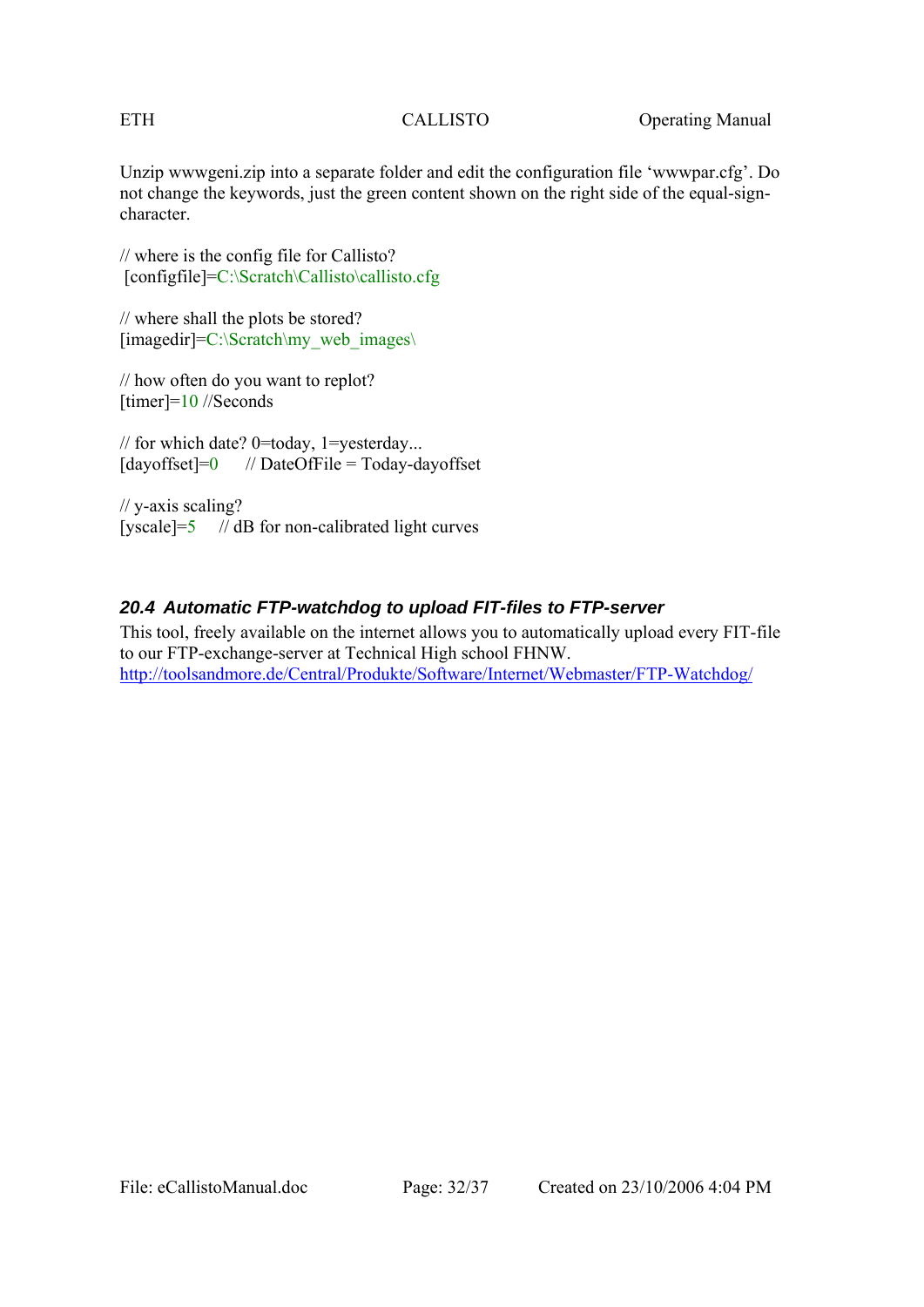| FTP-Watchdog - [Callisto]<br>$\mathbf{x}$ |                                                                         |                                                                                              |              |
|-------------------------------------------|-------------------------------------------------------------------------|----------------------------------------------------------------------------------------------|--------------|
|                                           | $Q$ io<br>e)                                                            |                                                                                              |              |
|                                           | Name des FTP-Servers: ftpexchange.imvs.technik.fhnw.ch                  | Passives FTP: D                                                                              |              |
|                                           | FTP-Benutzername:<br>Isolarradio                                        |                                                                                              |              |
|                                           | FTP-Passwort:<br><b>xxxxxxxxxx</b>                                      |                                                                                              |              |
|                                           | Lokales Verzeichnis: E:\Data\                                           |                                                                                              | Nur 1 Ebene: |
|                                           | FTP-Verzeichnis:                                                        |                                                                                              |              |
|                                           |                                                                         |                                                                                              |              |
|                                           | Textdateitypen:                                                         |                                                                                              |              |
|                                           | Binärdateitypen: fit                                                    |                                                                                              |              |
|                                           | Zu ignorierende Muster:                                                 |                                                                                              |              |
|                                           |                                                                         |                                                                                              |              |
|                                           | Watchdog aktiv: F                                                       | Dateinamen wandeln: Nein: Beibehalten                                                        |              |
|                                           | Fehler ignorieren:<br>$\overline{v}$                                    | Upload-Intervall: sofort                                                                     |              |
| <b>TOOLS&amp;MORE</b>                     | Löschen von Dateien auf FTP-Server bestätigen:   □<br>Sounds abspielen: |                                                                                              |              |
| <b>Software Hardware Services</b>         | Autostart aktiv:   V                                                    |                                                                                              |              |
|                                           |                                                                         | Upload von ftp://ftpexchange.imvs.technik.fhnw.ch//FREI_20110602_064504_59.fit OK [07:00:02] |              |

Configure you system as in the example above. Don't forget to put the application into Autostart of windows. An English translation of the German tool can be found here: http://www.exp-astro.phys.ethz.ch/astro1/Users/cmonstei/instrument/callisto/ecallisto/FTP-WatchDog%20Setup%20Instructions.pdf

FTP-Server name: ftpexchange.imvs.technik.fhnw.ch

FTP-Server username: solarradio

FTP-Server password: \*\*\*\*\*\*\*\*\* (send an email to monstein(at)astro.phys.ethz.ch for password)

All users of the e-Callisto network have direct read- and write permission to this account. I beg you not to misuse the write-permission! After a delay of 48h (which are needed to get the NOAA-event–list stable), a PERL-script automatically gets all data with a

corresponding entry in the NOAA-list. Other data with probably no radio signatures from the sun will automatically be deleted afterwards. Finally the interesting FIT-files archived here: http://soleil.i4ds.ch/solarradio/callistoQuicklooks/

Here you have access to all data including to an image of each FIT-file.

## *20.5 Java Viewer to quickly visualize FIT-files*

This tool, (JavaViewer,jar), available on our website helps you to quickly visualize and analyze on or more FIT-file(s). First you need to install Java Run-time System from here: http://www.java.com/en/download/index.jsp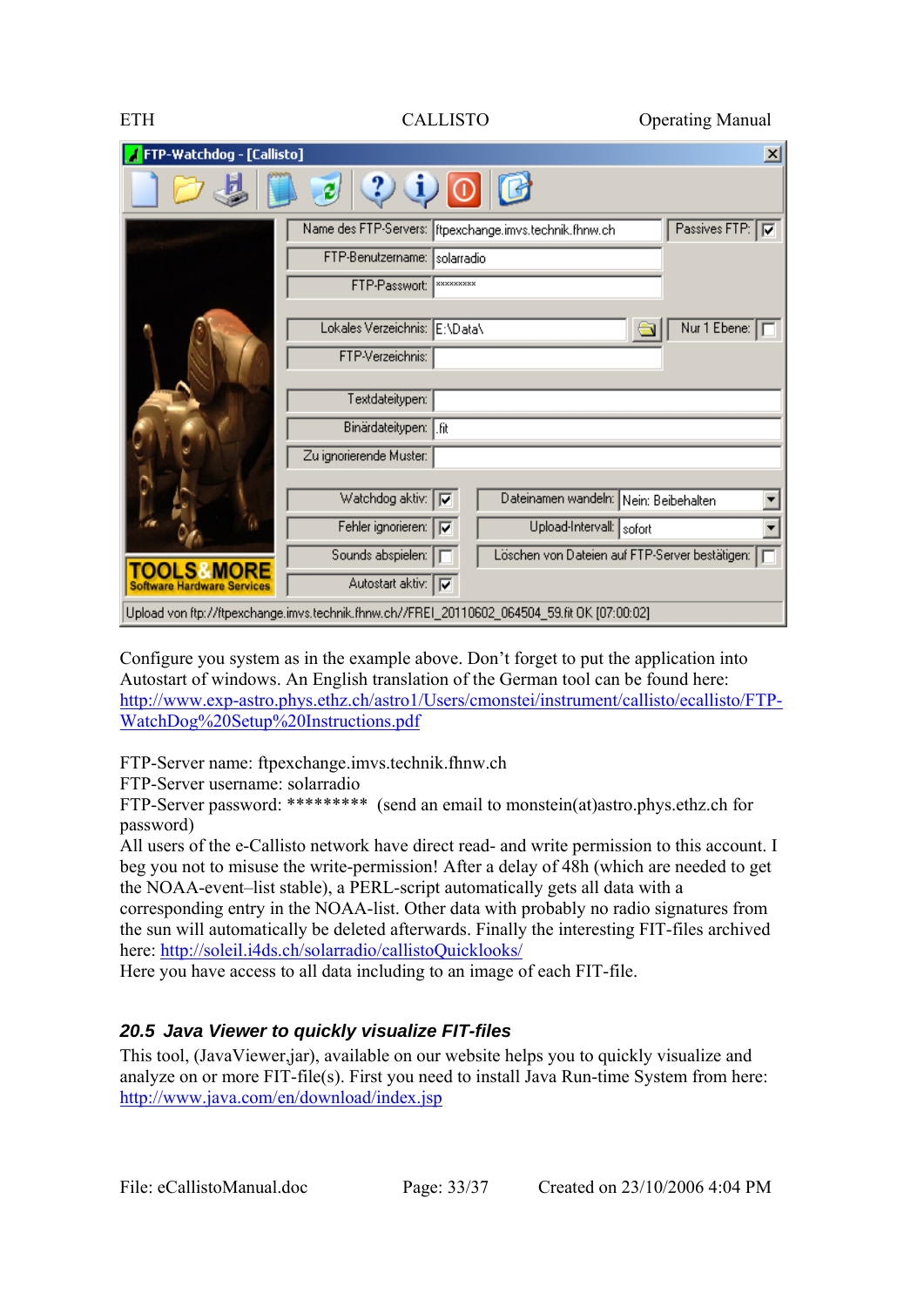#### Then download http://www.expastro.phys.ethz.ch/astro1/Users/cmonstei/instrument/callisto/ecallisto/jv\_20070109.jar into a separate directory. If it should appear as zip, then just rename it as a jar-file. **ARAPP Viewer Version 1.3 : MRT1\_20110420\_053413\_59.fit**  $-10x$ File Action Color Options Help 2011/04/20 Radio flux density, e-CALLISTO (MRT1), 3600 x 200 pixels 05:34:13.187-05:49:13 UT, dt = 0.25s  $45$ 45 65 87 109 129 152 171 194  $-216$  $-235$ 260 rh N<sup>M</sup> 05:48:37.70250 UT 92.188 MHz 149 log(l) 05:44:45.93000 05:47:20.43000 05:43:28.68000 05:48:37 05:46:03.18000

Example from MRT (Mauritius 2011) showing a group of type III left and an isolated type III top right. X-axis is observation time expressed in UT, y-axis is inverse frequency expressed in MHz corresponding to radial distance of the sun.

Useful startup setting is:

Options→Keep Colorscale

Options→Automatic Background Subtraction

Color→Standard II

 $\overline{|\cdot|}$ 

Then load 1 or more FIT files via File→Open File… and adjust the scroll bars on the right side. Lower scrollbar keep at lowest position; play with upper scrollbar to adjust brightness. While moving the mouse cursor over the image you may read time, frequency and intensity in the text files bottom right. Press ctrl+n to jump to the **n**ext file or ctrl-p for the **p**revious file. All actions from the menu can also be issued by pressing a corresponding ctrl-button. Fit-files can be downloaded from here: http://soleil.i4ds.ch/solarradio/callistoQuicklooks/ JavaViewer accepts FIT-files with ending .fit as well as FIT-files with ending .fit.gz, you don't need to unzip FIT-files first.

### *20.6 How to archive FIT-files locally*

You can archive your file by hand on individual basis or you can create your own scripts for that. A PERL-script as shown below can help to archive FIT-files from local directory to any other directory on the network. An example (which you need to updates for your environment) can be found here:

 $\overline{\phantom{a}}$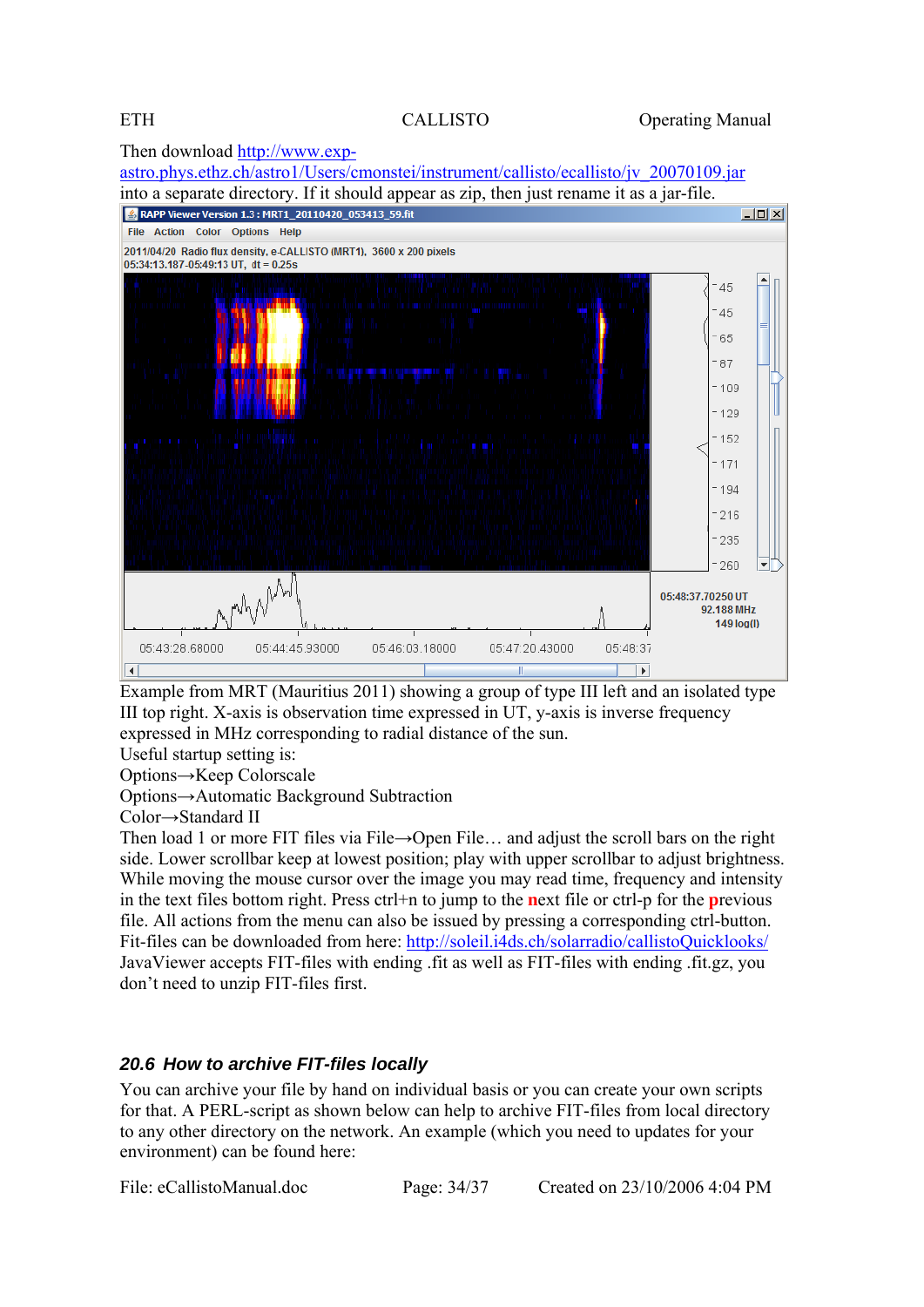http://www.expastro.phys.ethz.ch/astro1/Users/cmonstei/instrument/callisto/ecallisto/perl/mover-callisto.pl

#!/usr/bin/perl # red text needs to be edited #use strict; #use warnings; use File::Path; use File::Copy;

```
@tt = localtime(time());\text{Stoday} = \text{spring}("\%04i\%02i\%02i", \text{Stt[5]+1900}, \text{Stt[4]+1}, \text{Stt[3]});
```
\$DIR="/home/www-data/www.myobservatory.ch/documentroot/callisto"; # example \$DIR="E:/Data"; # another example

```
# Choose the correct folder 
opendir(HU, $DIR) || die("Couldn't find directory"); 
my @hu=readdir(HU); 
closedir(HU);
```
foreach my \$hu(sort @hu)

```
\left\{\begin{array}{c} \end{array}\right.my $filename = Shu;
            if ($filename = \sim /^BLEN7M_(\d\d\d\d\d)(\d\d)(\d\d)_*\.fit?$/)
\{my ($year, $mon, $day) = (1, 2, 3);
                   if ( ! -d "$DIR/$year/$mon/$day") 
\{ mkpath("$DIR/$year/$mon/$day"); 
 } 
                   if ("$year$mon$day" ne $today) 
\{ my $old="$DIR/$hu"; 
                         my $new="$DIR/$year/$mon/$day"; 
                         move($old,$new); 
 } 
 } 
       }
```
This PERLscript must be called via a DOS-BATCH file which can be found here: http://www.exp-

astro.phys.ethz.ch/astro1/Users/cmonstei/instrument/callisto/ecallisto/perl/mover.bat This BATCH-file should be included into automatic scheduler of windows, e.g. after midnight.

perl -w mover-callisto.pl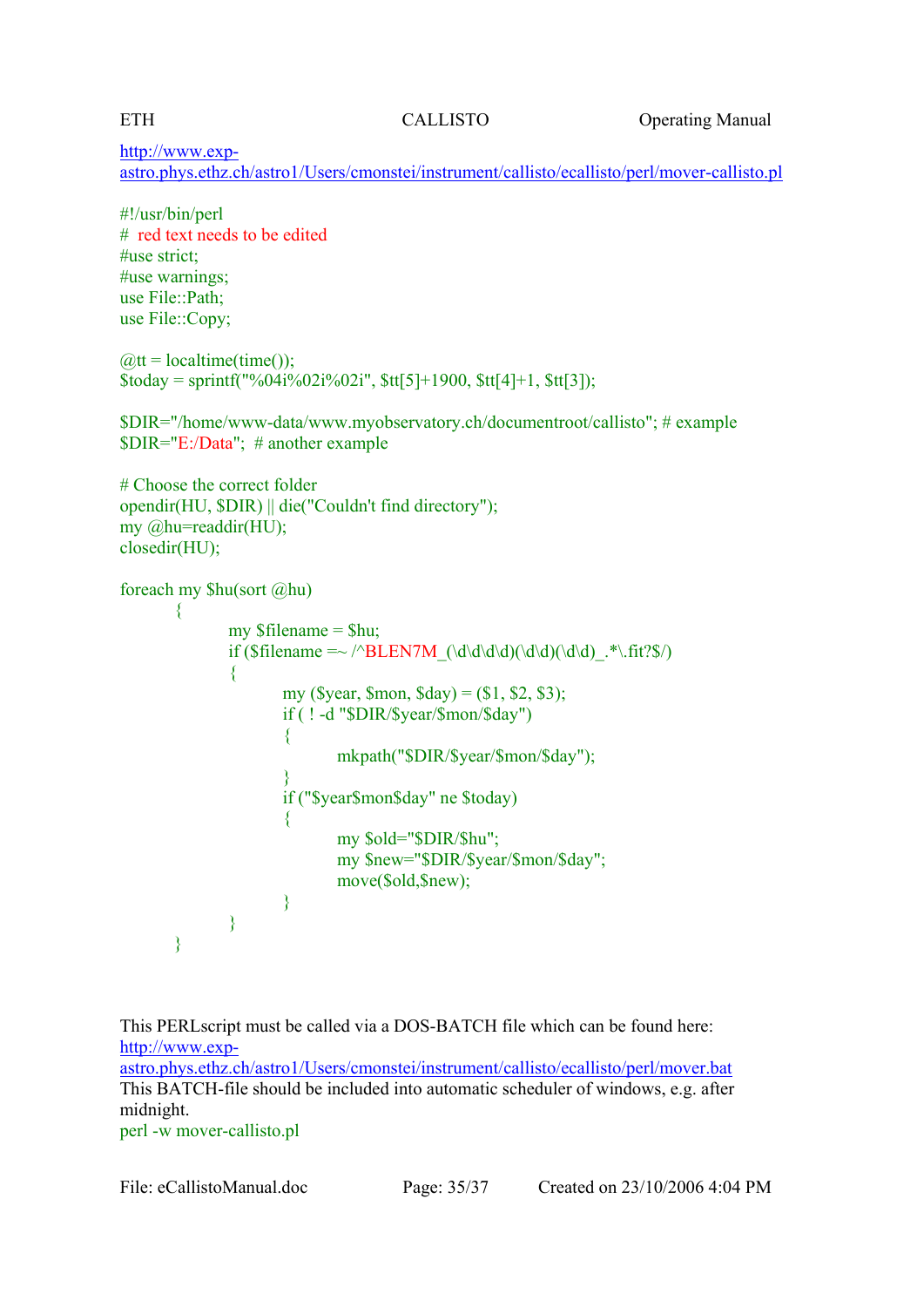## **21 Hints & Tricks**

- Every COM port shall only be configured once at a certain time
- Don't forget last backslash  $(\hat{\ }')$  in path-description
- Don't change format of keywords in configuration file
- Don't use 'SPACE' in configuration parameters, use underscore instead
- Keep the number of open applications on PC as low as possible
- PC should be configured for everything always ON (no sleep activities)
- Switch hibernation (Windows XP/2000/7 power management) to off
- Number format must be ddd'ddd'ddd.dd [European format to satisfy 'sscanf()']
- Set time&date regional format to 24 hours (no AM/PM) in UTC or GMT to be compliant with 'scheduler.cfg'
- Switch indexing (Microsoft Office) to OFF
- Virus-scanner: if possible, exclude data- and log-directory of Callisto
- Before connection of external clock is made, be sure to have TTL-clock  $(0V/+5V)$ at 1 MHz duty cycle 50% (adjust FREQ, AMPL and DC-OFFSET appropriate)
- Keep RS232 cable as short as possible and take a well shielded cable
- If spectrum 'jumps', try to disable RX-&TX-FIFO in COM-port configuration
- In case of blockades due to an overloaded PC, terminate the application or kill it using TaskMan, then switch Callisto off&on and restart callisto.exe again.
- To reduce rfi, put e-Callisto into a separate metal box (19" like)
- Cables from/to e-Callisto should be fed through individual ferrite cores
- All keywords in frequency file must be in small letters.
- Frequency file keyword shall have exactly 4 digits within brackets like [nnnn]=
- Switch Windows 2000/XP/7 desktop→appearance to 'windows classic' (Windows 95-like)
- Switch desktop→appearance→fontsize to normal
- If Callisto does not start then change compatibility mode to 'Win9x'
- Put the link of callisto.exe into AutoStart-menu of Windows
- Disable automatic reboot after updating of Windows OS, Virus scanner or Firewall etc.
- If you have two or more Callistos running on the same computer, keep focus-code different, e.g. 59 for the 1<sup>st</sup> and 58 for  $2<sup>nd</sup>$  polarization. Otherwise it is not possible to store fits-data on the same drive. And, prepare n>1 separate log-directories, one for  $1<sup>st</sup>$  and another for the  $2<sup>nd</sup>$  Callisto etc.